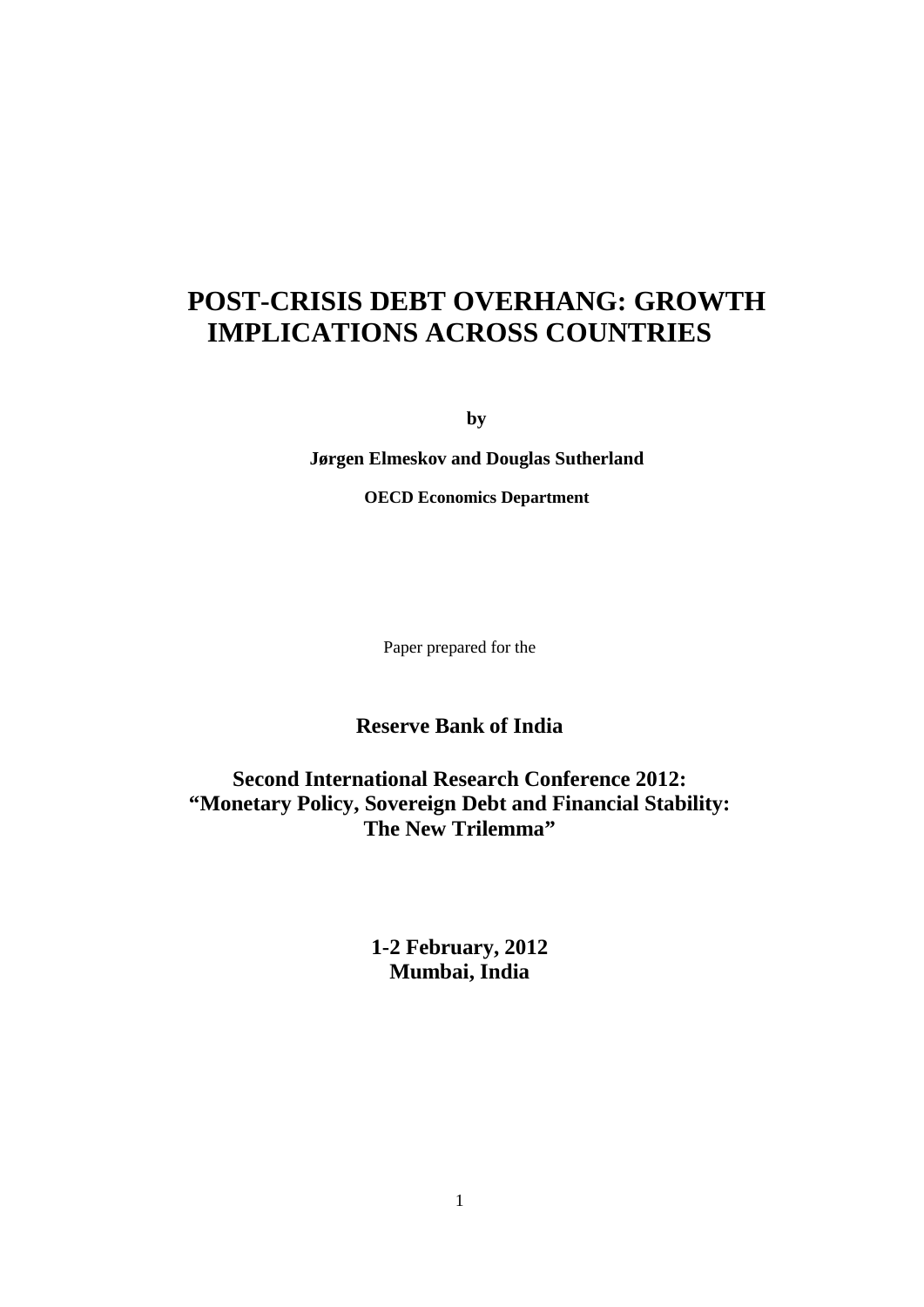#### **ABSTRACT**

Public debt in the OECD area passed annual GDP in 2011 and is still rising. For many countries, just stabilising debt - let alone bringing it down to a more sustainable level - is a major challenge. The debt overhangs can affect growth through channels such as raising the cost of capital. The main focus of this paper however is the implications for growth both in the short term and in the long term of reducing debt levels. Consolidation needs are large and most of the reduction in debt overhangs will need to come from improvements in the primary balance. In the short term, the pace of consolidation needs to balance consolidation requirements with the effects of fiscal retrenchment on aggregate demand. The trade-off will depend on the choice of fiscal instrument and on the ability of monetary policy to accommodate consolidation. However, other things being equal, a slow consolidation will ultimately require more effort to meet a fixed debt target. In this context, consolidation should aim to use instruments that are friendly to long-term growth. There is scope to improve budgetary positions by reforming transfer systems, raising the efficiency of public services, eliminating certain tax expenditures and collecting additional revenues from less distortionary tax bases.

*JEL Codes:* H62; H63; H68 *Keywords:* Fiscal consolidation; Growth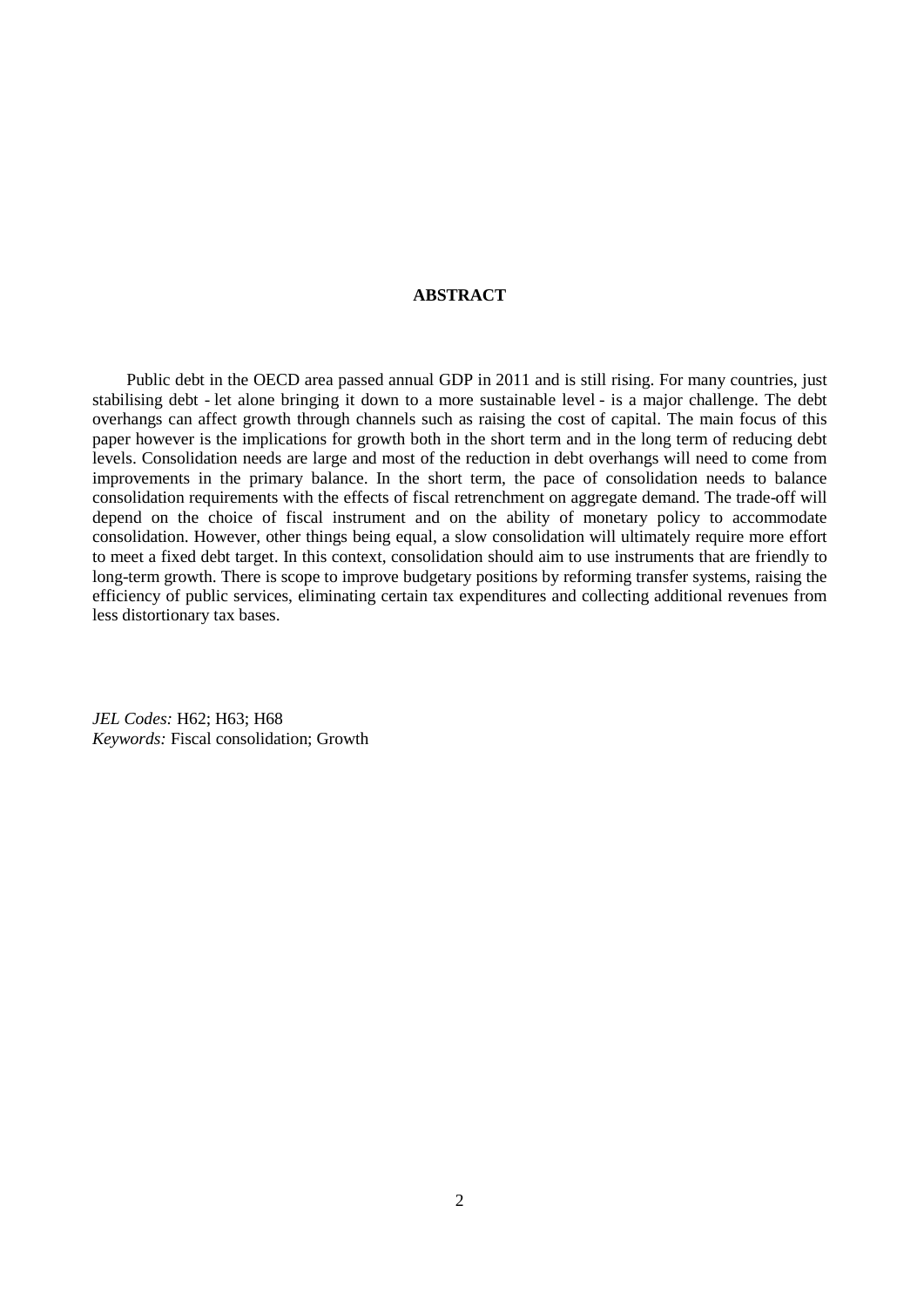# **TABLE OF CONTENTS**

| POST-CRISIS DEBT OVERHANG: GROWTH IMPLICATIONS ACROSS COUNTRIES 4 |  |
|-------------------------------------------------------------------|--|
|                                                                   |  |
|                                                                   |  |
|                                                                   |  |
|                                                                   |  |
|                                                                   |  |
|                                                                   |  |
|                                                                   |  |
|                                                                   |  |
|                                                                   |  |

# **Boxes**

# **Tables**

Table 1. Growth regressions

- Table 2. Episodes of falling debt: the contribution of the primary balance, inflation and growth
- Table 3. The effect of higher productivity on the real growth effect
- Table 4. First-year multipliers across countries
- Table 5. Quantifying the contribution of various policy instruments to fiscal consolidation

Appendix Table: Key assumptions in the baseline simulation

# **Figures**

- Figure 1. Gross government financial liabilities
- Figure 2. TFP growth following severe downturns
- Figure 3. Growth conditional on past debt levels
- Figure 4. Cumulative fiscal tightening between the deficit trough and 2012
- Figure 5. Fiscal gaps, baseline and with health and long-term care spending and pensions
- Figure 6. Borrowing rates in Italy
- Figure 7. Impact of the zero lower bound on interest rates on the US consolidation multiplier
- Figure 8. Impact of announced fiscal consolidation on GDP
- Figure 9. The pace of fiscal tightening
- Figure 10. Potential savings from greater efficiency in public health care spending
- Figure 11. Potential savings from greater efficiency in spending on primary and secondary education
- Figure 12. Value added tax performance: the VAT revenue ratio
- Figure 13. Effect of 1% higher potential employment on the primary balance
- Appendix Figure: Relation between fiscal gaps and consolidation requirements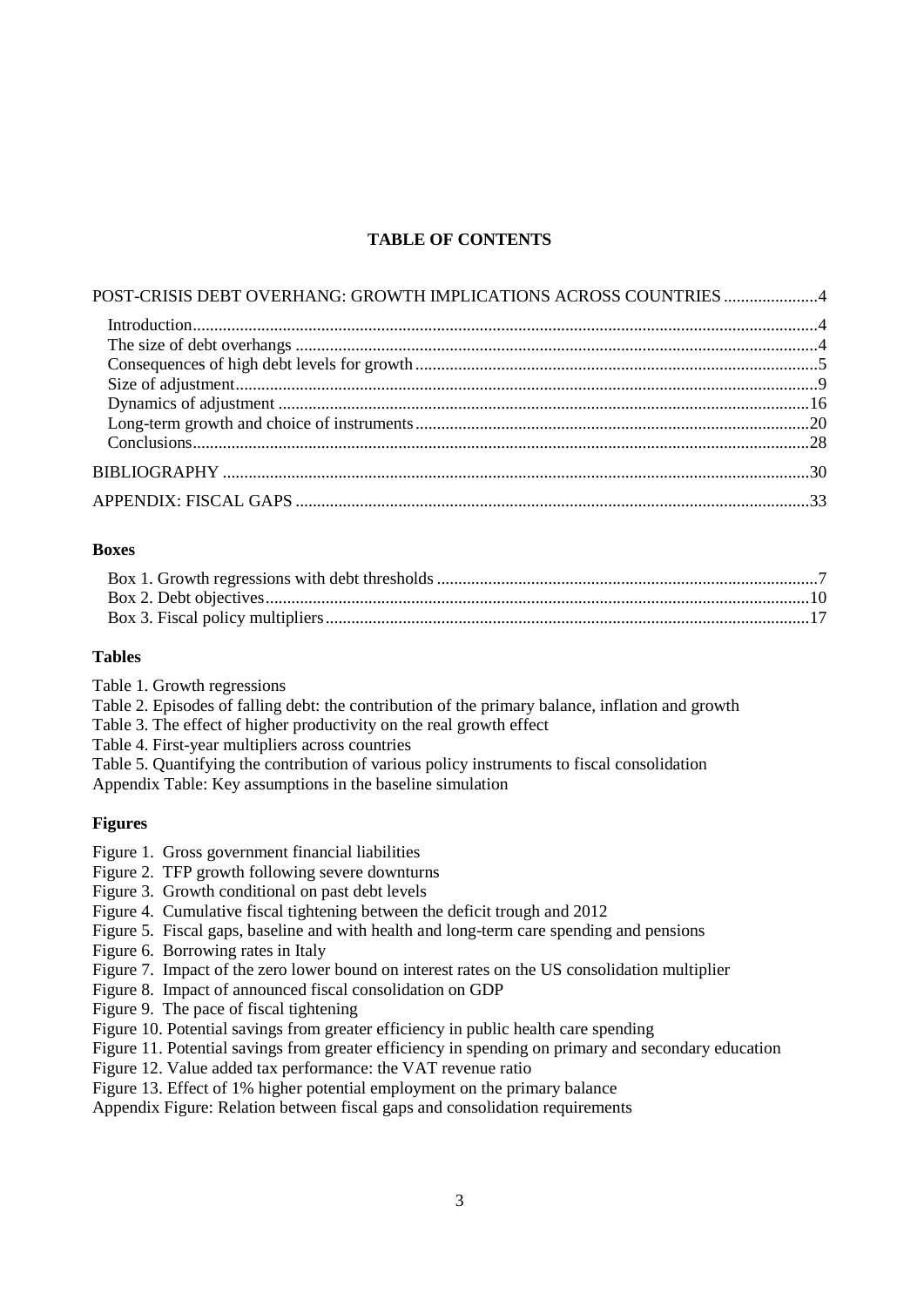# **POST-CRISIS DEBT OVERHANG: GROWTH IMPLICATIONS ACROSS COUNTRIES**

Jørgen Elmeskov and Douglas Sutherland\*

# **Introduction**

1. Public debt in the OECD area passed annual GDP in 2011 and is still rising. For many countries, just stabilising debt - let alone bringing it down to a more sustainable level - is a major challenge. Concerns about debt sustainability have manifested themselves in the euro area debt crisis, but could spread beyond that area.

2. Both high debt levels and efforts to reduce them can affect growth. The debt overhangs can affect growth through channels such as raising the cost of capital and increasing the burden of distortionary taxation. The main focus of this paper however is on the implications of reducing debt levels for growth both in the short term and in the long term. In the short term, the trade-off between macroeconomic stabilisation and consolidation creates a particular challenge, especially in an environment when many countries need to implement fiscal consolidation more-or-less simultaneously and with policy interest rates close to the zero lower bound giving little scope for monetary policy to accommodate fiscal consolidation. In this context, fiscal consolidation needs to be carefully designed, notably in the choice of policy instruments which will affect the trade-off not only with short-term but also long-term growth.

3. The rest of the paper is organised as follows: after a brief review of the lead up to the current debt debacle, the second section looks at the impact of high debt on economic growth and establishes consolidation needs, relying principally on fiscal gap calculations, and considers the factors likely to influence debt dynamics; the next section discusses the combined challenge of consolidation and macroeconomic stabilisation, considering the appropriate pace of consolidation and the consequences of international spillovers. This section also discusses the short-term impact through the multiplier effects of different instruments, with pension reform representing an extreme case of little initial impact but potentially large long-term impact on fiscal sustainability; the following section discusses available policy instruments and their implications for long-term growth. A final section concludes.

## **The size of debt overhangs**

4. Debt levels in the OECD have trended upwards since the early 1970s, with countries often insufficiently ambitious in bringing debt levels down during expansions. Indeed, during the upswing that preceded the recent crisis, underlying deficits were not reduced much, such that debt levels were not brought down, notably in Greece, the United Kingdom and the United States. In some cases, declines in revenue shares during the expansion suggest that governments were engaging in a pro-cyclical easing of fiscal policy – something which has been a consistent feature of policy in some European countries since the early 1970s (Égert, 2010). The impact of lower interest rates and in some cases lower debt on debt servicing and the apparent strength of revenues seduced some governments into cutting taxes and relaxing control over spending. Indeed, new estimates of underlying budget balances that adjust not only for the effect of the economic cycle but also take account of asset price effects on revenues suggest significantly weaker balances as a share of GDP in a number of countries, notably Ireland and Spain (Price and Dang, 2011). As such, when fiscal positions appeared to improve before the financial crisis, they often gave an impression that was too flattering. And in retrospect, given the weaknesses in financial sector prudential policy, fiscal positions were insufficiently robust given the scale of the liabilities and contingent liabilities that some governments had to assume during the crisis.

<sup>\*</sup> The views expressed in this paper are those of the authors and do not necessarily represent those of the OECD or its member countries. Secretarial assistance is gratefully acknowledged from Lyn Urmston.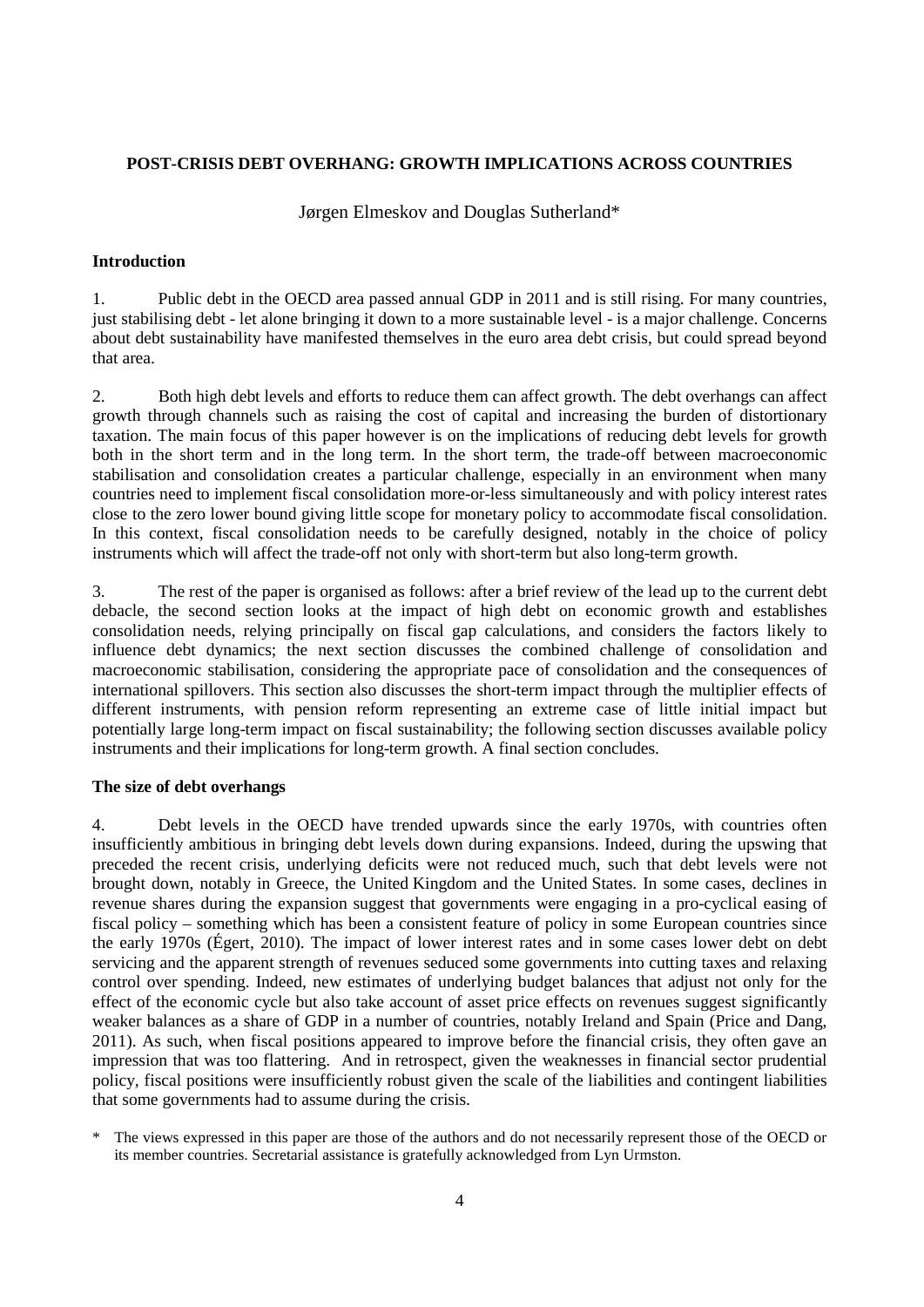5. What sets the crisis apart is how widespread and rapid the build-up of debt has been, making the need for fiscal consolidation pressing for most OECD countries. The automatic stabilisers played a role with spending on unemployment benefits surging and tax revenues evaporating. Tax revenues were further dented by asset price movements, which had boosted revenues in the pre-crisis period. Spending further jumped due to support packages and assuming various liabilities. In addition, a downward level shift in potential output as an effect of the crisis effectively meant that prevailing levels of spending became inconsistent with pre-existing tax rates and implied a need to tighten just to stand still. For the OECD as a whole, gross government debt is expected to rise to unprecedented levels, exceeding 100% of GDP for the first time in 2011 (Figure 1). In Japan, this ratio has risen to over 200% of GDP. Even in some low-debt countries gross debt increased quite strongly. Only Norway and Switzerland have bucked the trend, reducing debt levels.





*Source*: *OECD Economic Outlook 89 Database*.

6. In emerging market economies, less debt build-up occurred over the crisis and debt levels are often more favourable than in many OECD countries, not least because high growth rates tend to ease debt dynamics. Nonetheless, in a number of countries debt levels are not negligible. In Brazil and India, debt levels were around 65% of GDP at the end of 2010. Fiscal consolidation is underway in both countries and Brazil is already running a relatively large primary surplus. For India, consolidation will be difficult due to large spending pressures and possibly weaker revenue growth. In China, the official debt burden was low at 19% of GDP in 2010. However, off budget sub-central government and state enterprise debt could potentially raise total debt well over one third of GDP at the end of 2010, with contingent liabilities in the financial sector of uncertain magnitude and the on-going push to provide affordable housing potentially adding to debt.

#### **Consequences of high debt levels for growth**

7. High public debt levels may have adverse effects on growth. Higher debt loads could affect output by raising the costs of capital or more speculatively through higher distortionary taxes, inflation or greater volatility in policy. Cournède (2010) demonstrated the potential impact of higher corporate financing costs, which may be a consequence of not only a normalisation of the artificially low risk premia that prevailed before the crisis but also of crowding out due to higher government issuance of debt. A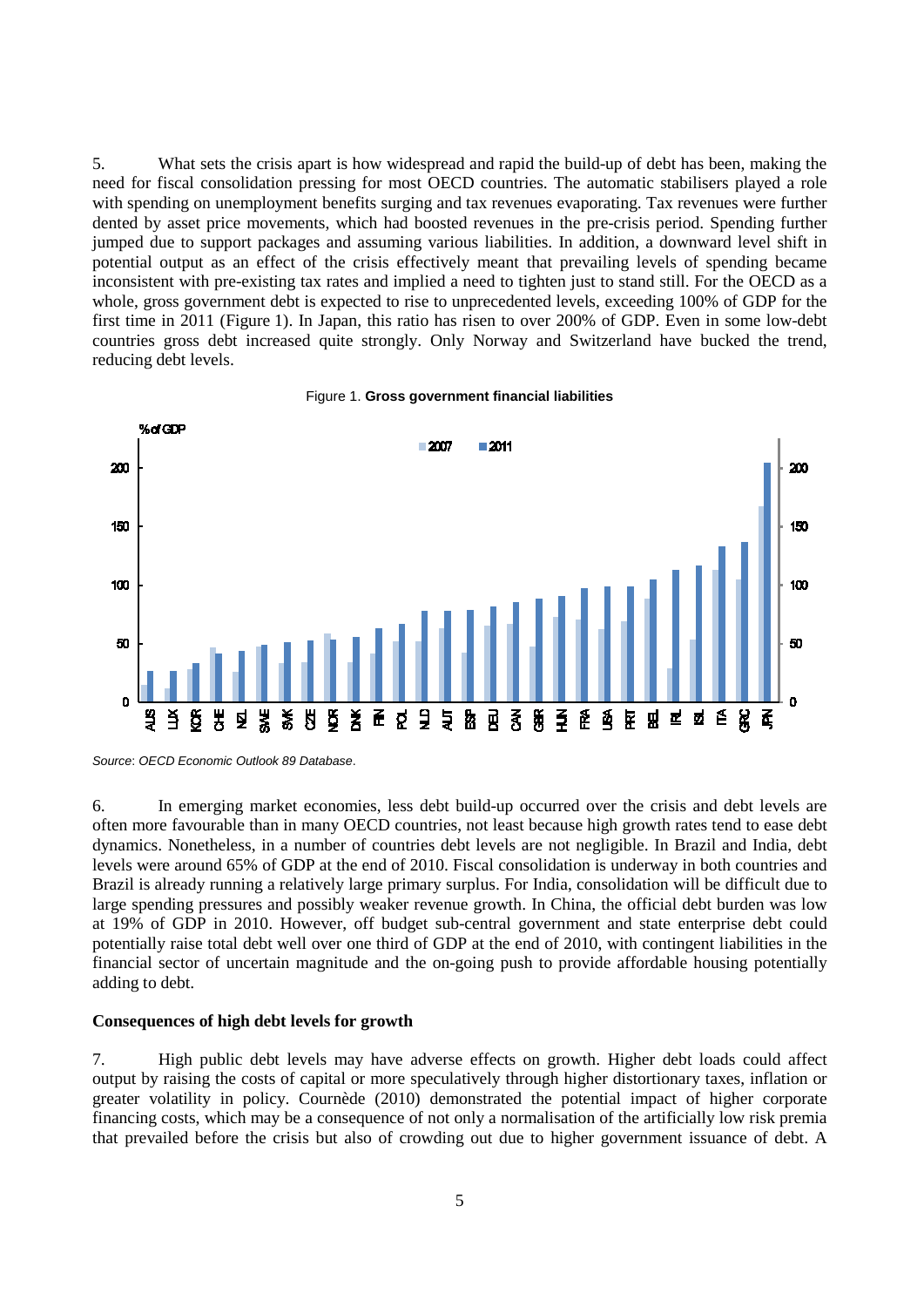higher cost of capital is likely to reduce the capital-to-labour ratio and hence productivity. Using the assumptions embodied in the OECD's medium-term baseline and a production function with three factors (labour, business sector capital and oil), the calculations suggest that the level of GDP in the long run would fall by just over 2% in the United States and 2.6% in the euro area for a normalisation of interest rates following the crisis, which would entail a real interest rate shock of around one percentage point in both the United States and the euro area. If higher government debt does lead to crowding out, with the real interest rate shock rising by around an additional percentage point, then the fall in GDP could be more substantial, with the level of output falling by around 5% in both the United States and euro area.

8. The effects of higher costs of capital on the intensity of capital in production should essentially lead to a level shift in potential output and therefore to growth rate effects over some finite period only. More long-lasting effects on economic growth could arise to the extent higher costs of capital lead to reduced investment in research and development. More speculative and uncertain combinations of OECD research suggests that if the fall in potential output by 3% as a result of lower capital intensity were combined with the above higher cost of capital, then the stock of R&D could fall by 5.4%, which would reduce long-run total factor productivity (TFP) by 0.7%, based on an estimated long-run elasticity (Guellec *et al*., 2004). In practice, evidence on TFP growth in OECD countries before and after past crises suggests that experience is very heterogeneous (Figure 2). Since impacts of debt via R&D should be expected to accrue via TFP, this underlines the need to treat the calculations with care.



#### Figure 2. **TFP growth following severe downturns**

*Note:* Change in the average annual growth rate comparing the five years following the start of the downturn with the five years preceding it. Darker bars note severe downturns associated with financial crises. The darker bars denote downturns that are associated with banking crises, see Haugh and Ollivaud*,* (2009).

9. Empirical work has identified various thresholds in the relationship between public debt and growth. For example, Reinhart and Rogoff (2010) found that growth rates in both developed and developing countries where the public debt to GDP ratio exceeds 90% are about 1% point lower than in the less indebted countries (Cecchetti *et al.,* 2011 find a similar threshold effect). In a similar vein, Caner *et al*. (2010) found a threshold effect on growth rates at 77% of GDP for a large sample of countries, with the threshold being lower for emerging markets, and Kumar and Woo (2010) found that a 10 percentage point increase in debt reduces annual real per capita GDP growth by 0.2 percentage points per year, with the effect being smaller for advanced economies and some evidence for non-linearity beyond a debt/GDP ratio of 90% of GDP.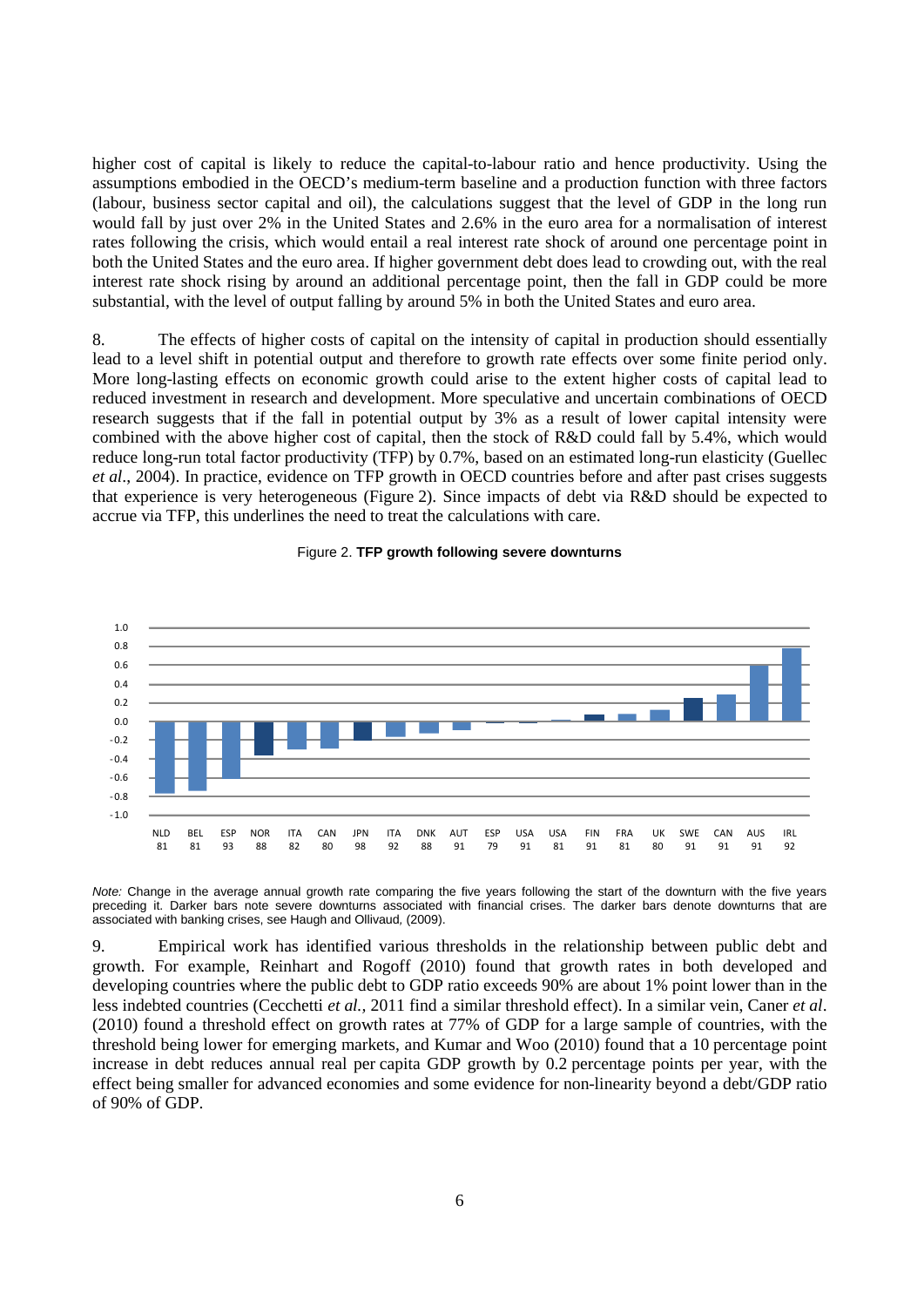10. Indeed, fitting density functions to growth rates of OECD countries suggests that growth is typically lower in periods that follow years of high debt (Figure 3). This is more obvious when looking at growth rates over a short window of 5 years, where some of the effect may reflect that high debt is followed by consolidation with negative effects on the cycle. However, the effect appears to persist over 10 years when cyclical effects of consolidation should matter less. Even so, the relationship could be spurious to some degree given the secular tendency for debt levels to drift up and growth rates to trend down which may account for some of the relationship. Moreover, causality may be less than clear with, for example, less well managed countries likely to have both high debt and low growth. Though subject to some of the same caveats, the results of growth regressions that include government debt levels, suggest that debt may have a negative impact on subsequent growth (Box 1). Furthermore, there is some evidence that there may be two thresholds, at around 40% of GDP and then close to 70% of GDP, above which the negative effect becomes more important.

#### Box 1. **Growth regressions with debt thresholds**

In the spirit of Cecchetti *et al.* (2010) we estimate a simple growth regression using fairly standard explanatory variables and including a measure of debt. The sample includes 12 countries (Austria, Belgium, Canada, France, United Kingdom, Italy, Japan, Korea, Netherlands, Norway, Sweden, United States) using non-overlapping 5-year periods from 1965 to 2010 to create a balanced panel. All explanatory variables are for the previous five year period. The estimation uses simple OLS and the Hansen bootstrap to determine the possible debt thresholds (Hansen, 1999). The results should be taken with some caution as there are likely to be a number of estimation problems, not least the bias introduced by estimating a dynamic model. Bearing this in mind, the results suggest that there may be two thresholds in the relationship with growth above with the impact becomes more important. The thresholds are relatively stable to changing the sample by dropping a country and re-estimating the relationship.

#### Table 1. **Growth regressions**

Dependent variable: per capital real GDP growth

|                                                                                    | Coefficient  | Coefficient  |
|------------------------------------------------------------------------------------|--------------|--------------|
| log of real per capital GDP                                                        | $-0.180$ *** | $-0.173$ *** |
| Years of education                                                                 | $0.015$ ***  | $0.014$ ***  |
| Population growth                                                                  | $-0.411$ **  | $-0.356$     |
| Inflation                                                                          | $-0.051$ **  | $-0.063$ *   |
| Openness ratio                                                                     | 0.015        | 0.014        |
| Saving rate                                                                        | 0.002        | 0.002        |
| Government gross financial liabilities                                             | $-0.040**$   |              |
| Gross financial liabilities < 45% of GDP                                           |              | $-0.040$     |
| Gross financial liabilities between lower and upper thresholds                     |              | $-0.050$ *   |
| Gross financial liabilities > 66% of GDP                                           |              | $-0.100**$   |
| Adjusted R-squard                                                                  | 0.490        | 0.523        |
| Observations                                                                       | 96           | 96           |
| P value for three regime model                                                     |              | 0.01         |
| Notes: *, ** and *** denote statistical significance at the 10%, 5% and 1% levels. |              |              |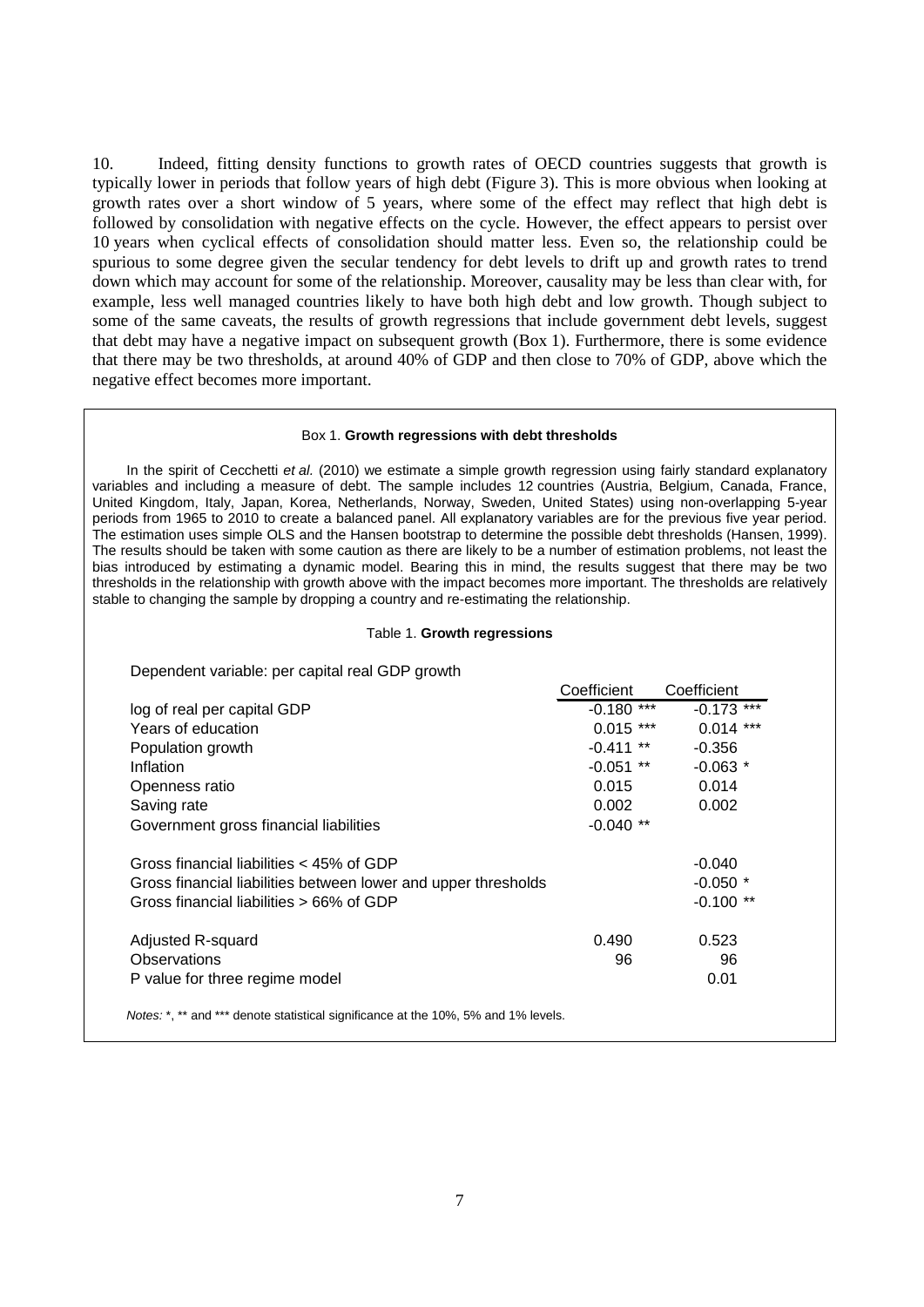

Left hand Panel: growth in the following 5 years; right hand panel: growth in the following 10 years Top panel: debt threshold 50% of GDP; middle panel debt threshold 70% of GDP; bottom panel debt threshold 90% of GDP



*Note:* The distributions are kernel densities for growth rates in the subsequent 5 and 10 years when growth rates are above and below the given threshold (see Box 1 for a description of the data).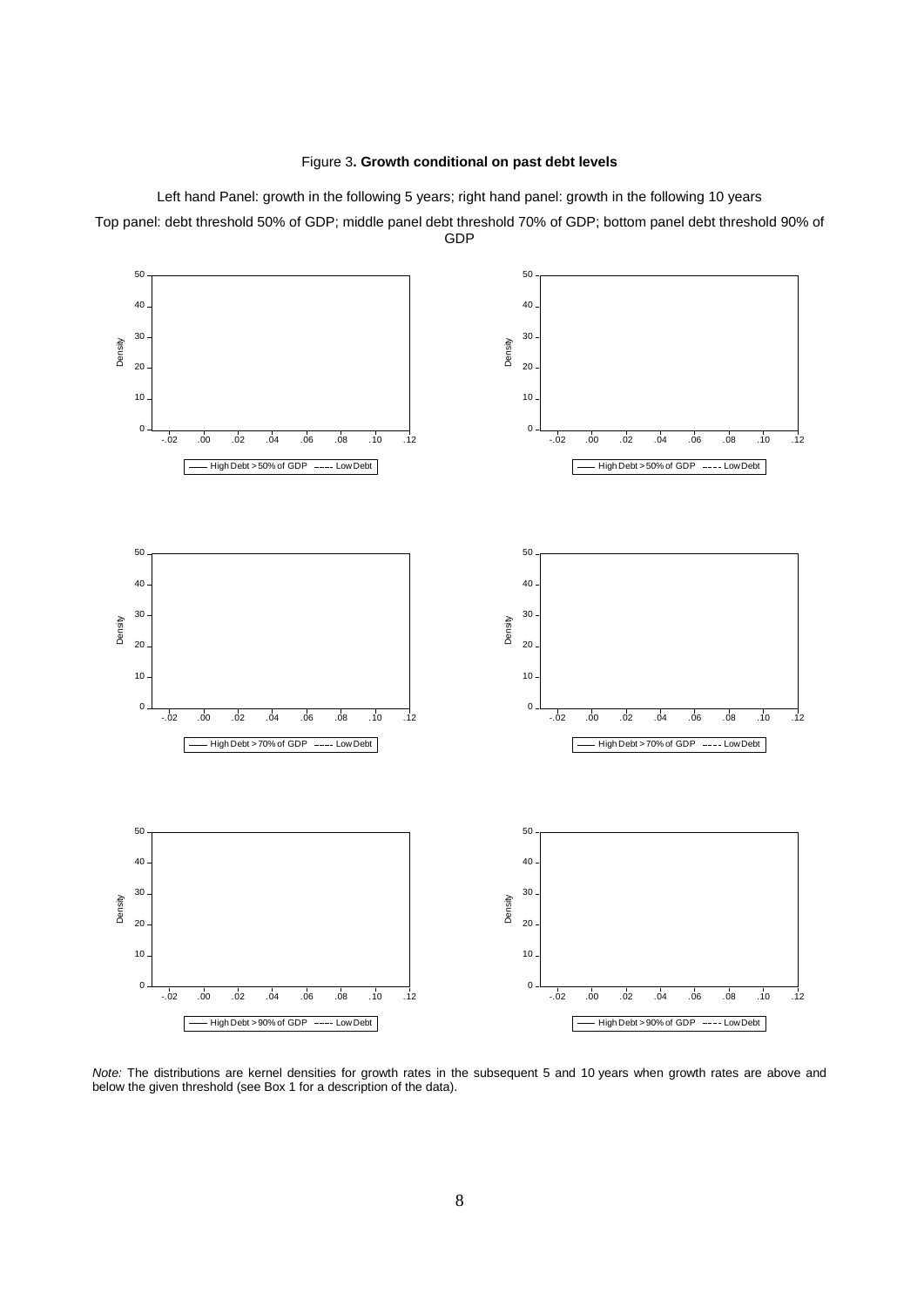11. In sum, high debt levels are likely to have negative impacts on growth, though correlation is not the same as causation. Hence, there are good reasons for many countries to reduce their debt overhangs, including creating room to react to future shocks. Reducing debt in turn has implications for growth both in the short and long term, with the scale of the necessary adjustment likely to give some indication of how painful fiscal consolidation will be. We turn to this issue in the next section.

# **Size of adjustment**

12. Facing large debt overhangs, many countries have already started fiscal consolidation, which has implications for economic growth in the short term. In some cases, notably for those countries most under pressure from the bond markets, the on-going and announced tightening is substantial, rapid and unusually correlated by historical comparison (Figure 4). Between the trough (measured by the underlying primary balance) following the onset of the crisis, which was 2009 for most countries, and the projected value for 2012, five countries are expected to tighten by more than 5% of GDP (Greece, Iceland, Ireland, Portugal and Spain). In 11 other countries, underlying primary balances are expected to have tightened by more than 2% of GDP. Recent policy announcement imply that these numbers would be larger if recalculated today.



Figure 4. **Cumulative fiscal tightening between the deficit trough and 2012**

*Source*: *OECD Economic Outlook 90 Database*.

13. Additional fiscal consolidation will be required beyond 2012. Recent OECD work has assessed these post-2012 needs, both in terms of stabilising debt over the medium term and also meeting prudent long-term debt targets. The consolidation requirements to stabilise debt (OECD, 2011c), are based on stylised assumptions about a sustained and gradual annual tightening of the underlying primary balance by 0.5% of GDP until debt stabilization is reached. The long-term fiscal gaps on the other hand make an alternative stylised assumption that the tightening will be implemented immediately and sustained until 2050 to meet a specific debt target (Merola and Sutherland, 2011). Both sets of assumptions ignore the implications for output, which will obviously be important (discussed below). Both approaches come to similar conclusions on the need for consolidation, but here we concentrate on the long-term fiscal gap calculations, which will be used later in the paper to illustrate consolidation options.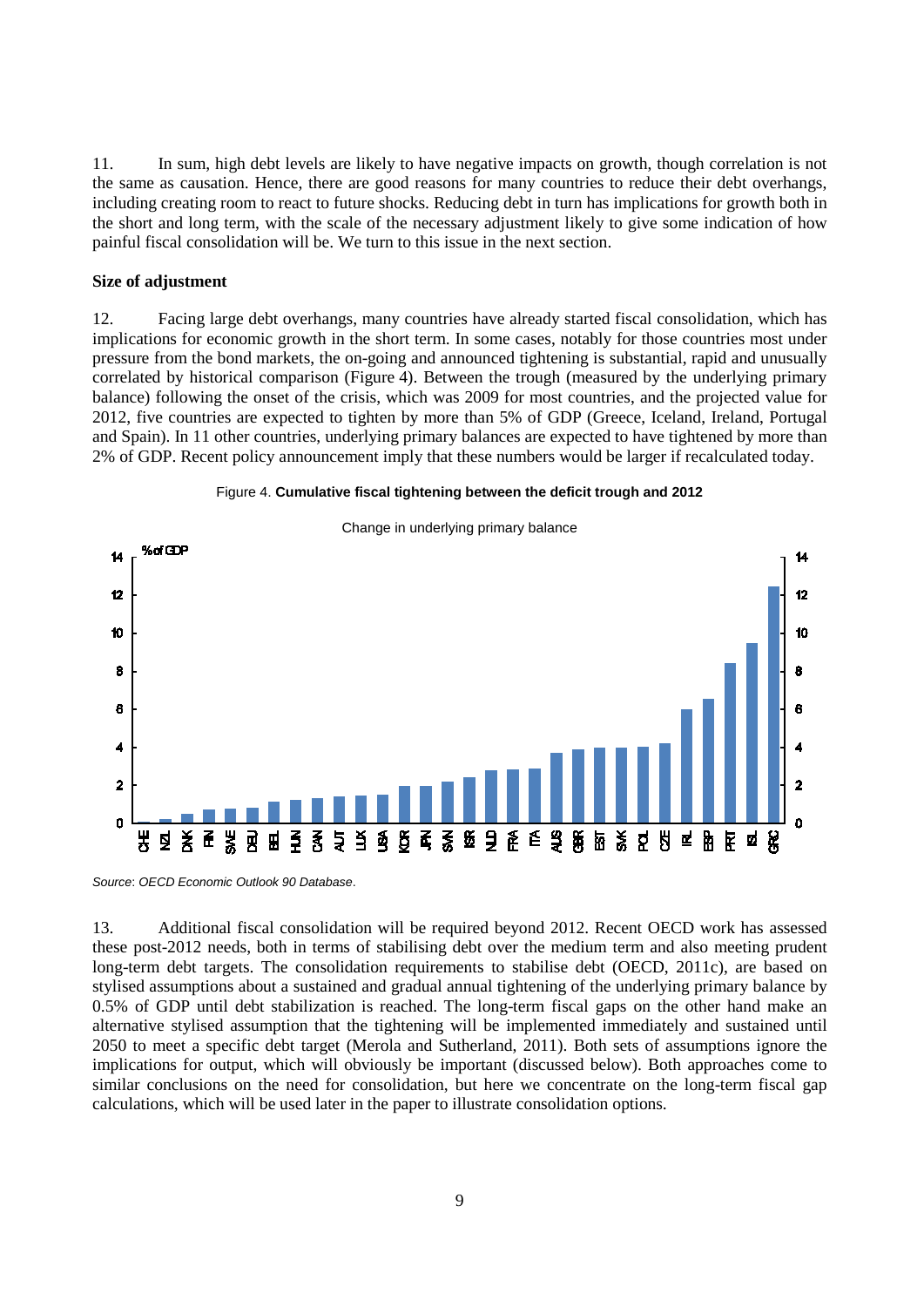# *Fiscal gaps*

 $\overline{a}$ 

14. The fiscal gap shows the *immediate* and *permanent* improvement in the underlying primary balance that is required to ensure that debt meets a target at a certain point in time, based on a simplified model of the economy and a number of assumptions about growth, interest rates, inflation and underlying fiscal policy (see appendix). <sup>[1](#page-9-0)</sup> The presentation of the results below typically reports the fiscal gaps for ensuring gross financial liabilities is 50% of GDP in 2050 (Box 2). This is intended to be illustrative and not normative. Indeed, different debt targets will be appropriate for different countries. For example, a low gross debt target may be less compelling for countries with large government financial asset holdings. In other cases, the public has demonstrated a preference for very low levels of debt. Countries with large implicit liabilities due to a large financial sector may wish to err on the side of caution. Although the 50% target is arbitrary it may nonetheless be supported by some arguments. Thus, empirical estimation suggests that changes in the functioning of the economy occur around debt levels of 70-80% of GDP. For example, interest rate effects of debt seem to become more pronounced (Egert, 2010), offsetting saving responses to discretionary policy changes become more powerful (Roehn, 2010) and, as illustrated above, trend growth seems to suffer. Building in a safety margin to avoid exceeding the 70-80% levels in a downturn may suggest aiming for 50% or thereabout during normal times. In any case, over a very long period such as up to 2050, the size of fiscal gap does not depend strongly on the particular target debt level (see below).

#### Box 2. **Debt objectives**

Various choices have to be made in setting a debt target:

The target can be based on either gross or net debt/financial liabilities. Gross financial liabilities are a visible headline indicator and typically the measure used in empirical analysis. Net financial liabilities are in principle more appropriate when considering long-term sustainability, though government net worth, which also takes into account non-financial assets (the public capital stock), may be the appropriate indicator when also considering intergenerational issues. However, there are serious problems due to lack of comparability across countries, particularly when valuing government non-financial assets. Furthermore, government assets may not be easily used to offset liabilities, at least in the short term. For example, it may not be advisable to privatise public enterprises operating in sectors with significant market failures or when financial markets could not easily absorb large asset sales. There may also be asymmetries across levels of government and with social security funds between the holding of assets and liabilities.

The scope of the public sector can vary. For example, the debt target may affect only the central government, general government or an even wider definition, including for instance, public enterprises. The choice can make a sizeable difference. In the United Kingdom, recent whole of government accounts estimated net liabilities to be 84.5% of GDP in 2009-10, whereas the national accounts net liabilities measure was 52.8% of GDP (HM Treasury, 2011).

If the focus is on servicing debt, then the measure of debt should correspond to gross interest bearing liabilities but if it is the present value budget constraint, all liabilities should be included.

The target should address the effect of ageing on entitlement spending (ageing is not the primary driver of health spending but is used as a catch-all label here). The appropriate degree of consolidation will need to take into account the impact of ageing-related spending. Ageing-related spending pressures stem from two factors. First, in many OECD countries spending ramps up with the demographic transition as the post-war "baby boomers" move into retirement. As this transition is either already happening or is imminent, the policy options are limited. In this light, the "hump" in spending may need to be absorbed and adds to the consolidation requirement. A second, uncertain but potentially huge or even infinite, ageing effect on spending stems from longevity, which has been more or less steadily rising for more than 150 years across OECD countries. In this case, the appropriate response is to reform pension and other

<span id="page-9-0"></span><sup>1.</sup> Following a severe economic dislocation, estimating potential output and thereby the underlying primary balance represents a challenge. While the fiscal gap simulations do not directly assess uncertainties about potential output, the variety of simulations reported below reveal how varying different parameters affect the fiscal gap calculations.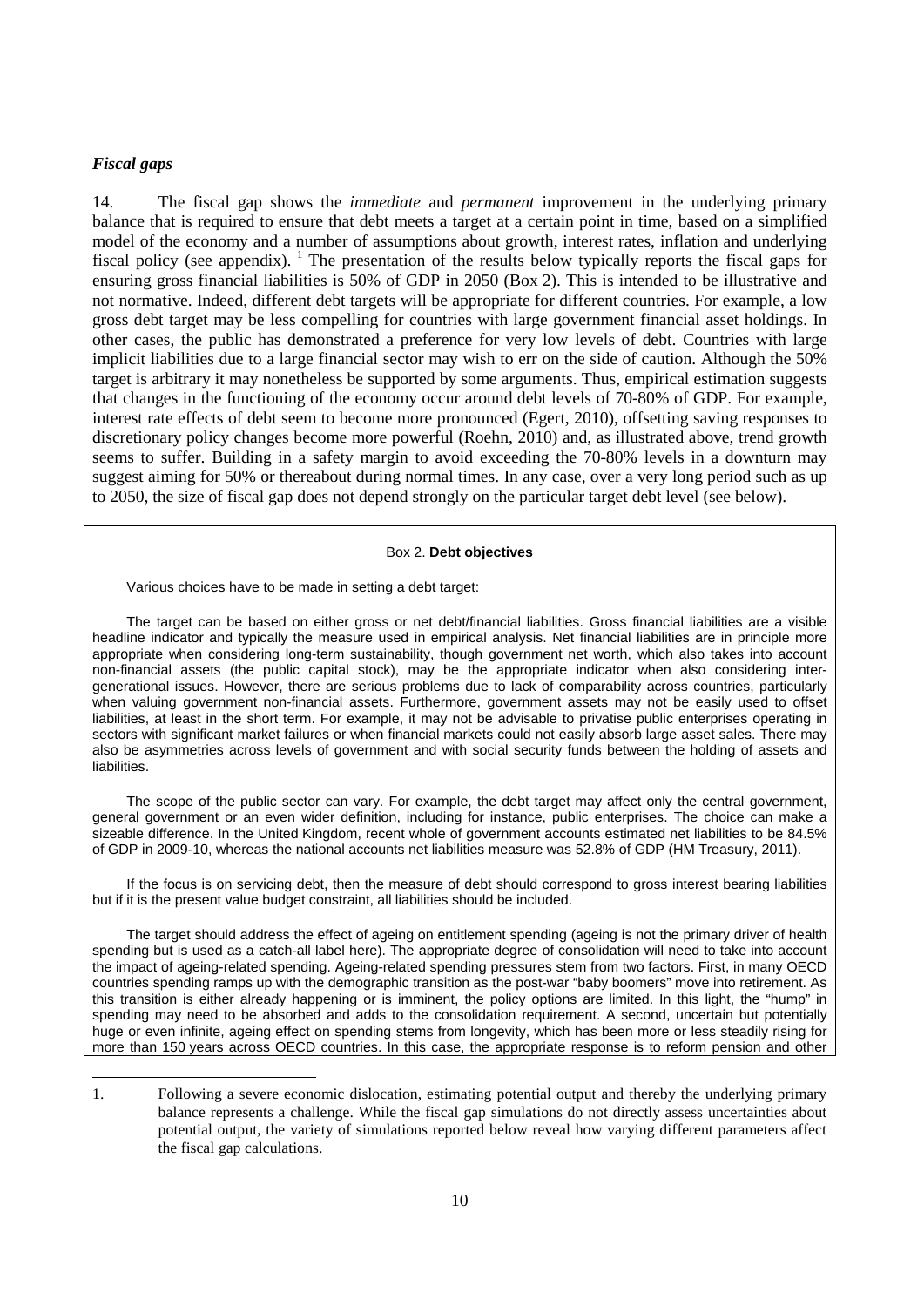benefit systems, such as long-term care, rather than to attempt to pre-save to finance the rising ageing-related spending. Attempting to pre-save for future increase in longevity rather than adjusting pension and other welfare schemes would be unfair across generations and would be difficult in light of uncertainty concerning the development of longevity.

More generally, the target should also consider inter-generational fairness. Pay-as-you-go pension systems present an obvious example of a transfer of resources between generations. Likewise, "excessive" deficits can transfer liabilities to future generations. In other cases, investment can create assets which will be enjoyed by future generations. As such, the degree of consolidation will need to consider the source of the transfer between generations and how much of a burden it is fair to pass onto future generations.

15. The fiscal gaps should be seen as giving a common metric for assessing the need for fiscal consolidation rather than being normative about how such a consolidation should be implemented. When the fiscal gap is large, it would be difficult to implement such a large consolidation effort immediately. Furthermore, sustaining the fiscal policy tightening, even seemingly modest ones, over very long periods may also present a considerable challenge. Finally, as the fiscal gaps are based on meeting arbitrary debt targets in 2050, the evolution of gross debt is unlikely to be stable as a share of GDP at the end of the simulation. In some cases, for example, the fiscal gap will involve substantial undershooting of the debt target early in the simulation, masking pressures on public finances that will continue to mount beyond the end of the simulation.

# *Baseline simulation*

16. The baseline simulation shows the immediate tightening of the underlying primary balance in 2013 needed to ensure that gross financial liabilities are 50% of GDP in 2050. The baseline assumes that pension, health and long-term care spending is constant as a share of GDP and, as such, the fiscal gaps present the minimum that is required to meet consolidation needs in the case when pensions and health schemes are reformed to alleviate any upward pressure on spending or when other spending categories are curtailed and taxes raised to accommodate such spending pressures (simulations incorporating spending pressures emanating from pensions, health and long-term care are presented below).

17. Fiscal gaps differ across countries mainly because of large differences in underlying deficits at the starting point and to some extent due to differences in the level of initial debt (Appendix Table). Countries already undertaking large fiscal consolidations (Greece, Iceland, Portugal and Spain) generally face moderate fiscal gaps on the assumption that the present large improvements in underlying primary balances are maintained. Countries where underlying deficits are expected to remain substantial in 2012 face much larger fiscal gaps. For example, the fiscal gaps for Japan, the United States, the United Kingdom and New Zealand exceed 5% of GDP. On the other hand, a number of countries – Korea, Luxembourg, Sweden and Switzerland – do not face any additional tightening requirements to meet the debt target. It may seem ironic that euro area countries with relatively modest fiscal gaps are the victims of a virulent debt crisis whereas other countries with much larger fiscal gaps enjoy very low bond yields at present. This partly reflects concerns about potential needs for intervention in euro area banking systems, but also that euro area debt essentially corresponds to foreign currency denominated debt for the individual country. Lately, pressures may also have reflected increased concerns about the integrity of the euro area more generally.

18. When spending pressures projected to arise from health and long-term care and pensions are included, all countries, with the exception of Sweden, will require significant additional fiscal consolidation.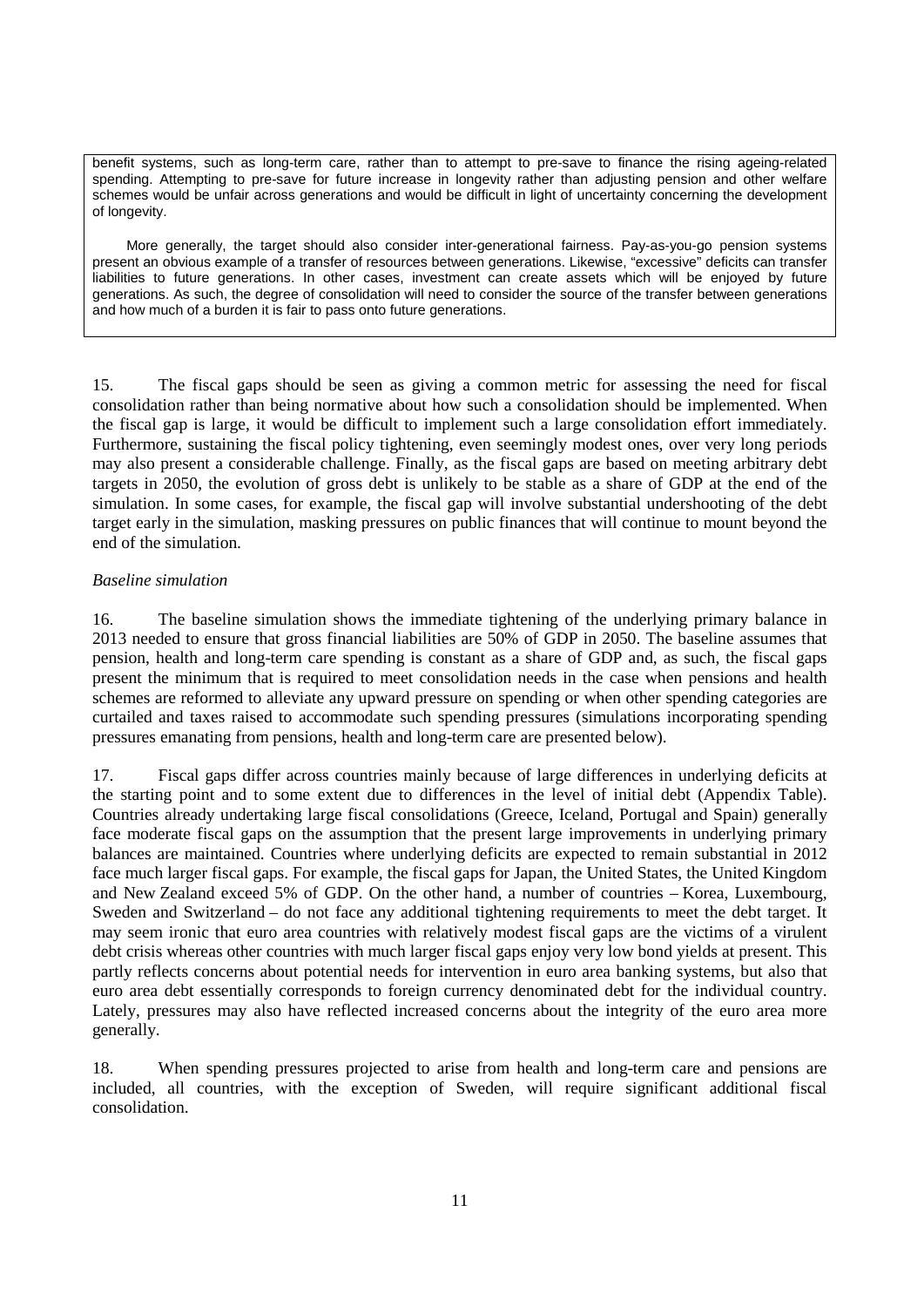- In the case of health care spending, higher levels of spending are not necessarily undesirable, but financing higher spending can create difficulties (Hall and Jones, 2007). Two different sets of health care spending projections are used (Oliveira-Martins and de la Maisonneuve, 2006). The average projected increases in health and long-term care spending by 2050 are 3½ per cent of GDP in a low spending scenario, when it is assumed that spending increases above those related to demographic change and to a unitary income elasticity will gradually fade, and around 6% of GDP in a high spending one. As the projected increases are relatively similar across countries, because health spending is not primarily driven by demographics but rather to a large extent by expected supply developments, the impact on the fiscal gaps does not vary much across countries. Nonetheless, the fiscal gaps rise over 1.5% of GDP in Canada, the Czech Republic, Japan, New Zealand and Switzerland when greater cost pressures affect health spending (Figure 5).
- Including pension spending alters radically the fiscal gaps for many countries relative to the baseline scenario (Figure 5).<sup>[2](#page-11-0)</sup> The fiscal gaps of the countries facing the largest pension problems, such as Luxembourg, Belgium and the Netherlands underscore that meeting these challenges would be better addressed by reform rather than pre-saving. In some cases, such as Greece and Spain, reforms to the pension systems in 2010, which are incorporated in the projections, have addressed significant pressures emanating from this source. In Sweden and Poland, the notionally-defined contribution pension system means that no additional or even less tightening is required to meet a gross financial liabilities debt target of 50% of GDP in 2050.

#### Figure 5. **Fiscal gaps, baseline and with health and long-term care spending and pensions**

Immediate rise in the underlying primary balance needed to bring gross financial liabilities to 50% of GDP in 2050



*Note*: "Low" health assumes policy action curbs health spending growth. "High" health is the additional cost pressure in the absence of these policy actions.

<span id="page-11-0"></span> $\ddot{\phantom{a}}$ 2. The pension projections are based on OECD (2011a). For Greece and Spain, estimates of the impact of reforms in 2010 and a change in the law in 2011, respectively, are used. For the United States, estimates from CBO (2011) are used. For most European countries, public sector occupational schemes are included. This is not the case for Canada and Japan. The path of projected public pension spending is phased in so that the spending profile follows the profile of the old-age dependency ratio.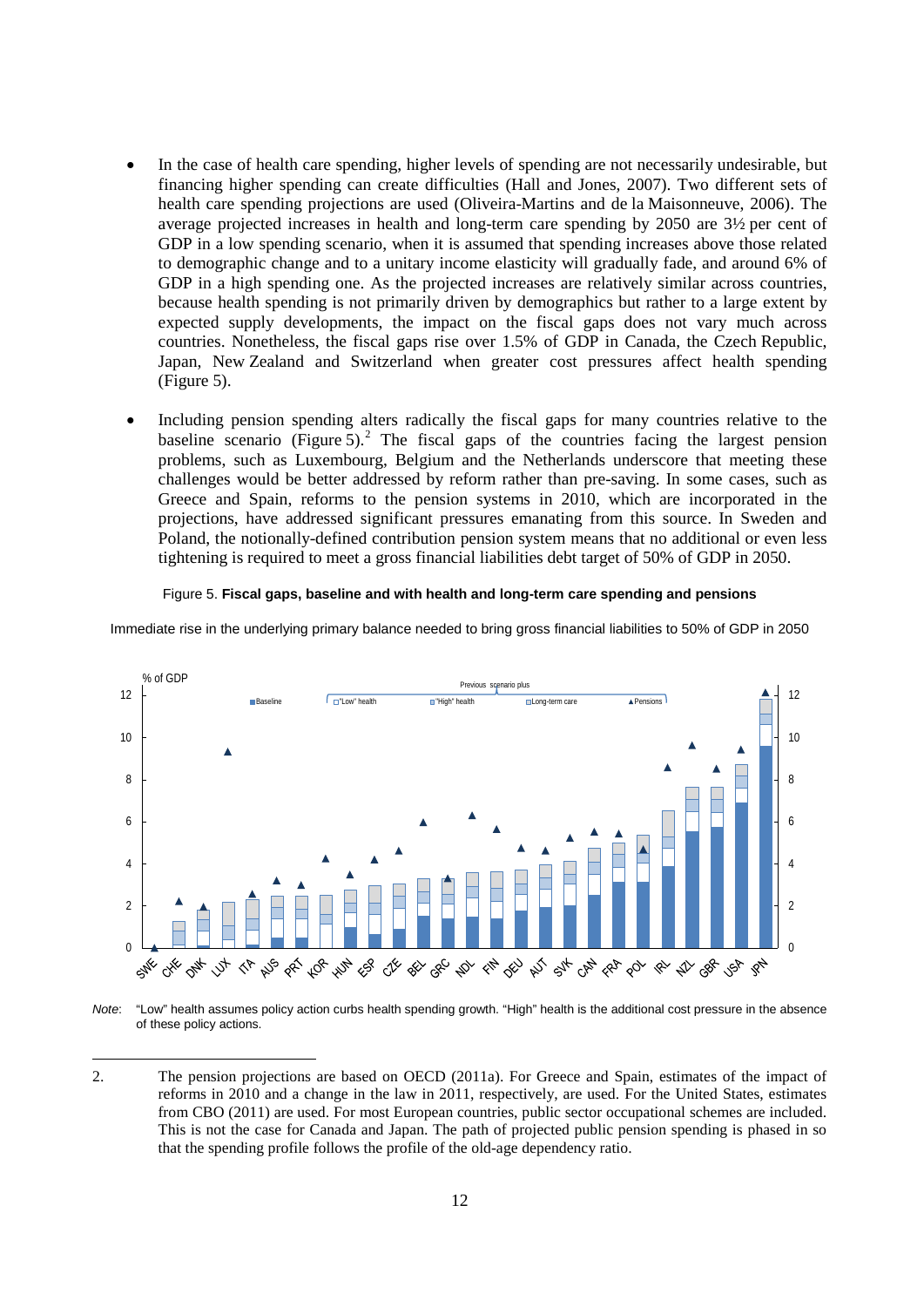19. The fiscal gaps do not change markedly relative to the baseline if alternative debt targets are used. This occurs because even relatively small changes to underlying fiscal positions add up when maintained for 40 years. It is the same effect that lies behind initial debt levels having an only modest effect on fiscal gaps compared with initial deficit levels. Taking government financial assets into consideration may indicate that fiscal positions are in relatively better shape, notably for Japan. In other cases, such as in Finland, the large net asset position reflects pre-funding for pension spending.

# *Debt dynamics*

20. How will the debt overhang be worked off? A review of episodes of declining debt since the early 1970s suggests that improvements in the primary balance are more consistently important in reducing debt, though at times interest rate and growth dynamics can help.<sup>[3](#page-12-0)</sup> One possible decomposition of past debt developments shows the difference between the inertial contributions of debt dynamics on the one hand and the more direct policy lever of the primary balance on the other (Table 2). When debt has been falling in recent decades this has been typically accompanied by the primary balance having a negative effect on debt. The real interest rate and real growth rate effects often offset one another. That said, in some countries during the 1970s, negative real interest rates had an effect allowing them to run larger primary deficits.

|                      |           | Total change in   | Change after      |                 |             |               |
|----------------------|-----------|-------------------|-------------------|-----------------|-------------|---------------|
|                      |           | gross financial   | accounting for    |                 | of which    |               |
|                      | Episode   | liabilities, %GDP | valuation effects | primary balance | real growth | real interest |
| Australia            | 1996-2008 | $-27.7$           | $-18.1$           | $-24.0$         | $-11.6$     | 17.6          |
| Belgium              | 1994-2007 | $-52.6$           | $-33.7$           | $-64.0$         | $-37.8$     | 63.9          |
|                      | 1971-1976 | $-11.7$           | $-0.3$            | 5.7             | $-10.9$     | $-1.1$        |
| Canda                | 1997-2000 | $-19.6$           | $-19.8$           | $-21.7$         | $-17.1$     | 25.5          |
|                      | 2002-2007 | $-16.1$           | $-16.6$           | $-13.6$         | $-11.6$     | 17.1          |
|                      | 1985-1989 | $-12.5$           | $-15.3$           | $-31.7$         | $-7.5$      | 21.3          |
| Denmark              | 1994-2007 | $-58.0$           | $-27.3$           | $-41.3$         | $-23.0$     | 34.5          |
|                      | 1999-2001 | $-6.0$            | $-0.8$            | $-3.4$          | $-5.8$      | 6.8           |
| France               | 1999-2001 | $-2.4$            | 7.7               | $-5.0$          | $-4.0$      | 8.8           |
| Germany              | 1999-2003 | $-15.7$           | $-9.2$            | $-16.6$         | $-9.2$      | 14.6          |
| Italy                | 1988-1991 | $-13.6$           | $-10.8$           | $-11.2$         | $-14.0$     | 10.0          |
| Japan                | 1999-2007 | $-33.2$           | $-27.3$           | $-19.8$         | $-19.3$     | 3.2           |
| Spain                | 1985-1990 | $-24.6$           | $-13.5$           | $-25.8$         | $-9.4$      | 13.4          |
| Sweden               | 1997-2003 | $-23.6$           | $-6.8$            | $-17.9$         | $-15.9$     | 18.7          |
|                      | 1972-1976 | $-20.1$           | $-6.6$            | 8.6             | $-6.9$      | $-12.8$       |
| United Kingdom       | 1978-1981 | $-11.8$           | 1.1               | 4.5             | $-1.5$      | $-4.8$        |
|                      | 1985-1990 | $-18.3$           | 3.4               | $-9.1$          | $-9.1$      | 11.9          |
|                      | 1999-2001 | $-12.2$           | $-9.6$            | $-12.1$         | $-4.6$      | 5.4           |
|                      | 1972-1974 | $-5.4$            | $-5.9$            | $-1.5$          | $-4.5$      | $-0.7$        |
| <b>United States</b> | 1976-1979 | $-3.5$            | $-4.5$            | $-0.2$          | $-5.4$      | $-0.2$        |
|                      | 1994-2001 | $-17.4$           | $-12.1$           | $-15.6$         | $-18.5$     | 24.7          |

*Note:* the decomposition is based on the relationship:  $d_t - d_{t-1} = \frac{r_t}{1+g_t} d_{t-1} - \frac{g_t}{1+g_t} d_{t-1} - pb_t$ , where *d* is the debt as a ratio of GDP, *r* is the real interest rate, *g* is the real growth rate and *pb* is the primary balance as a ratio of GDP.

<span id="page-12-0"></span> $\ddot{\phantom{a}}$ 3. In earlier periods of very high debt, overhangs were worked off by rapid growth, primary balances and negative real returns, helped in some cases by financial repression (see below). For example, Hall and Sargent (2011) estimate that the debt reduction as a per cent of GDP in the United States between 1945 and 1974 was mainly the result of high growth and primary surpluses with about one-fifth of the reduction stemming from negative real returns due principally to high inflation.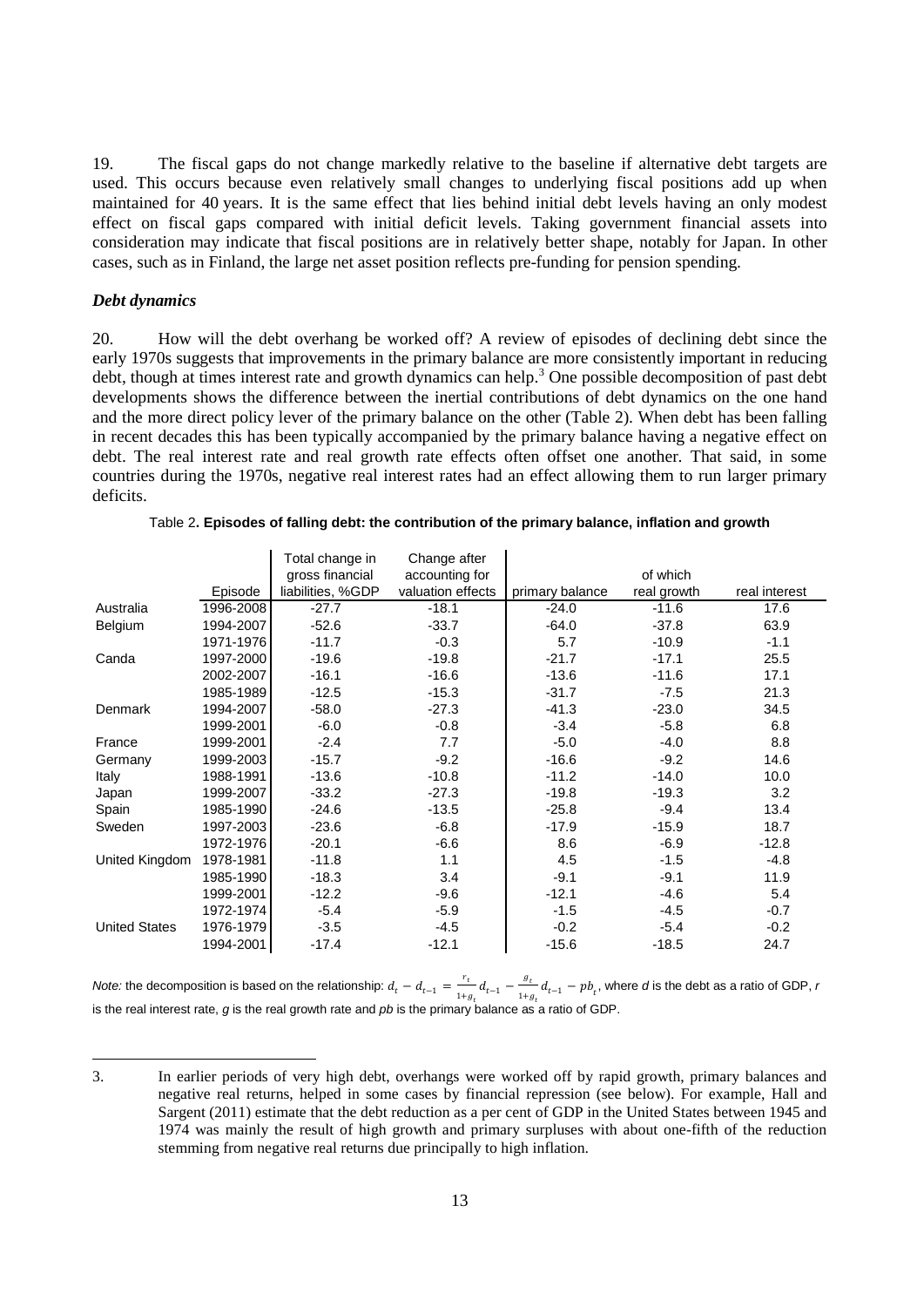# *The effects of stronger productivity growth*

21. Going forward, debt dynamics can be influenced by stronger productivity growth. To illustrate this, simple calculations reveal the effect of productivity growth on debt levels over a 10 year period (Table 3). Extending the calculation beyond the medium term would have a larger impact. Nonetheless, for the countries with the largest fiscal gaps, while productivity gains would help, the fiscal challenge remains large. In these calculations, interest rates are assumed not to change, although they would likely rise with a boost in productivity, thereby undoing some of the potential gains. On the other hand, if government spending did not rise fully in line with GDP, the gains from higher growth could be substantial by improving the underlying primary balance.

### Table 3**. The effect of higher productivity on the real growth effect**

Reduction in initial debt stock as per cent of GDP after 10 years with growth in the baseline (*OECD Economic Outlook* 89 medium term baseline) and with growth rates raised by 0.25 and 0.5 basis points.

|                       | Initial debt level | Real growth effect, as % of GDP |                     |                   |  |  |  |
|-----------------------|--------------------|---------------------------------|---------------------|-------------------|--|--|--|
|                       | % of GDP           | <b>Baseline</b>                 | + 0.25 basis points | + 0.5 basis ponts |  |  |  |
| Australia             | 31                 | 7.2                             | 7.5                 | 8.0               |  |  |  |
| Austria               | 82                 | 12.9                            | 14.2                | 15.6              |  |  |  |
| Belgium               | 100                | 13.5                            | 15.2                | 16.9              |  |  |  |
| Canada                | 88                 | 15.2                            | 16.5                | 17.9              |  |  |  |
| <b>Czech Republic</b> | 51                 | 10.7                            | 11.3                | 12.0              |  |  |  |
| Denmark               | 60                 | 8.2                             | 9.2                 | 10.2              |  |  |  |
| Estonia               | 19                 | 4.1                             | 4.3                 | 4.6               |  |  |  |
| Finland               | 66                 | 12.1                            | 13.1                | 14.1              |  |  |  |
| France                | 100                | 16.0                            | 17.6                | 19.2              |  |  |  |
| Germany               | 87                 | 9.5                             | 11.1                | 12.7              |  |  |  |
| Greece                | 159                | 35.8                            | 37.7                | 39.9              |  |  |  |
| Hungary               | 81                 | 11.5                            | 12.9                | 14.2              |  |  |  |
| Iceland               | 120                | 26.7                            | 28.1                | 29.8              |  |  |  |
| Ireland               | 126                | 34.8                            | 35.9                | 37.4              |  |  |  |
| Isreal                | 70                 | 19.5                            | 20.2                | 21.1              |  |  |  |
| Italy                 | 128                | 14.7                            | 17.1                | 19.4              |  |  |  |
| Japan                 | 219                | 32.8                            | 36.4                | 40.0              |  |  |  |
| Korea                 | 33                 | 7.5                             | 7.9                 | 8.4               |  |  |  |
| Luxembourg            | 24                 | 5.9                             | 6.1                 | 6.4               |  |  |  |
| Netherlands           | 75                 | 8.5                             | 9.9                 | 11.3              |  |  |  |
| New Zealand           | 52                 | 10.8                            | 11.5                | 12.2              |  |  |  |
| Norway                | 51                 | 11.8                            | 12.4                | 13.1              |  |  |  |
| Poland                | 66                 | 10.7                            | 11.7                | 12.8              |  |  |  |
| Portugal              | 116                | 26.7                            | 28.1                | 29.6              |  |  |  |
| Slovak Republic       | 51                 | 10.2                            | 10.9                | 11.6              |  |  |  |
| Slovenia              | 56                 | 6.8                             | 7.9                 | 8.9               |  |  |  |
| Spain                 | 75                 | 17.8                            | 18.7                | 19.7              |  |  |  |
| Sweden                | 41                 | 6.9                             | 7.5                 | 8.2               |  |  |  |
| Switzerland           | 37                 | 6.0                             | 6.5                 | 7.1               |  |  |  |
| United Kingdom        | 93                 | 17.1                            | 18.5                | 19.9              |  |  |  |
| <b>United States</b>  | 107                | 22.3                            | 23.7                | 25.2              |  |  |  |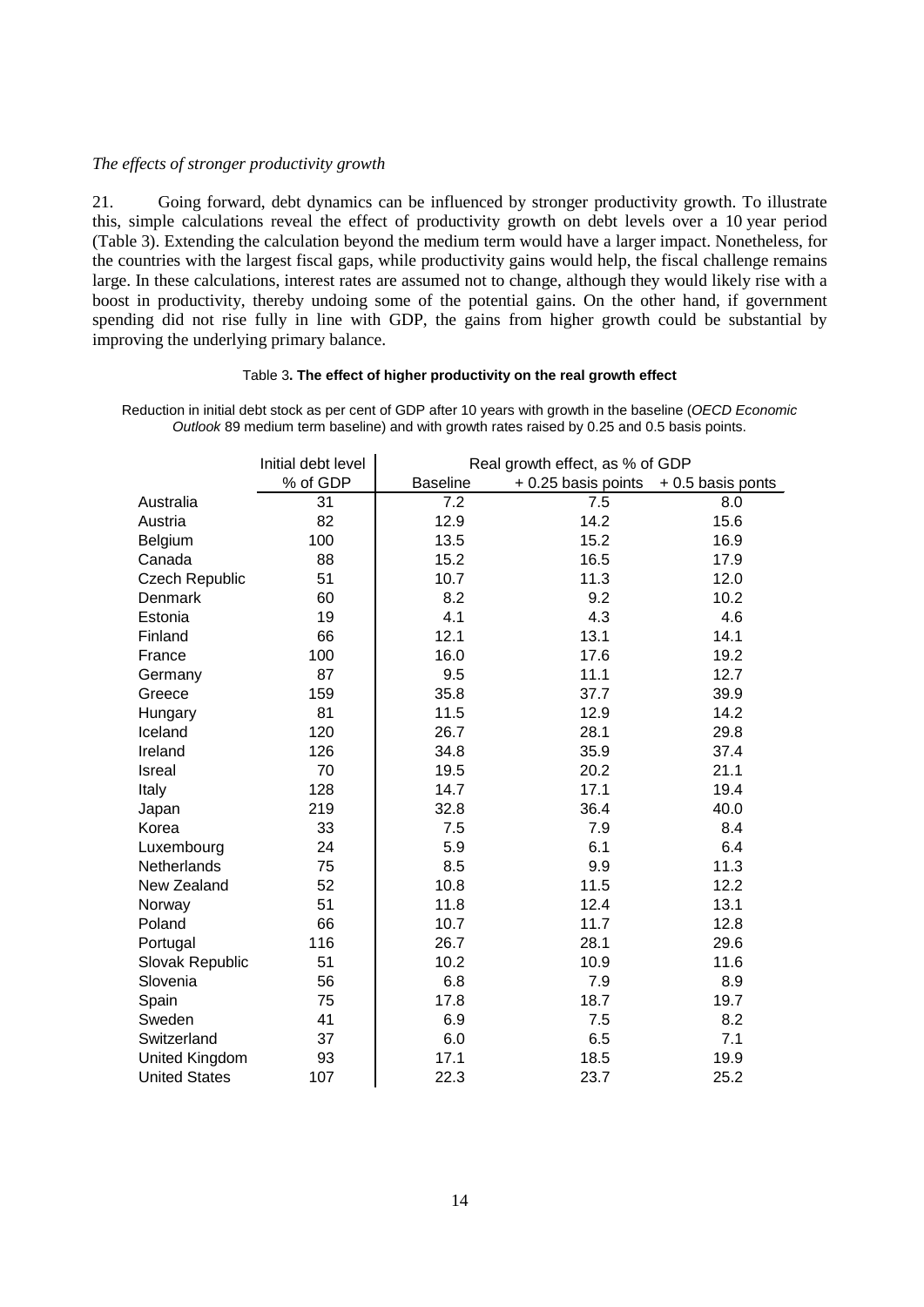### *Inflation and interest rates*

22. One possible way to deal with a high debt level is to erode it through higher inflation, but this is likely to be accompanied by drawbacks. Higher inflation is most likely to have an effect in an environment when debt is non-indexed, maturity is relatively long and rollover requirements are low, given that interest rates are likely to respond to higher inflation rates.<sup>[4](#page-14-0)</sup> Even in this case, simulations presented in the *OECD Economic Outlook* 89 show that the contribution of inflation to reducing debt is modest (OECD, 2011c). For a standard country with debt around 100% of GDP and an average maturity structure, 1 percentage point on inflation would typically reduce the debt ratio by some 5-6 percentage points assuming the interest rate on new borrowing rose in tandem with inflation. Getting debt to even lower levels would correspondingly require higher permanent inflation rates. The drawbacks of such an approach to reducing debt would be felt principally through the negative growth effects of higher rates of inflation (OECD, 2003), some of which may accrue through associated higher price volatility as well as distortions created through interactions with the tax and benefit system (Edey, 1994).

23. For higher inflation to make a marked dent in debt levels, some form of financial repression would probably be needed to ensure interest rates remain low relative to inflation.<sup>[5](#page-14-1)</sup> Following the end of World War II until the beginning of the 1980s, financial repression often played a role in reducing the huge stocks of debt accumulated during the war. Reinhart and Sbracia (2011) estimate that financial repression contributed to a "liquidation effect" which, for example, amounted to a reduction of Italian government debt of around 5% annually. Figure 6 presents suggestive evidence of financial repression during the 1970s, particularly after mid-decade when inflation was no longer surging, during which a large wedge existed between the yield on 10 year government bonds and the effective interest rate the government was paying on debt. While financial repression may be one avenue to liquidate debt there are adverse consequences. For example, Jonung (2011) argues that the imbalances which developed as a cause of financial repression contributed directly to financial crises in the Nordic countries in the late 1980s and early 1990s.



#### Figure 6. **Borrowing rates in Italy**

*Source*: *OECD Economic Outlook 90 Database*.

 $\overline{a}$ 

<span id="page-14-0"></span><sup>4.</sup> Aizenman and Marion (2009) show for the United States that the maturity structure of publically-held debt is shorter than in the post-war period, reducing the incentive to use inflation to reduce the debt overhang. On the other hand, a larger share of debt is held by foreigners, which pulls in the opposite direction.

<span id="page-14-1"></span><sup>5.</sup> Financial repression includes directed lending to government by captive domestic lenders, caps on interest rates, regulation of cross-border capital movements and a tighter connection between government and the operation of banks.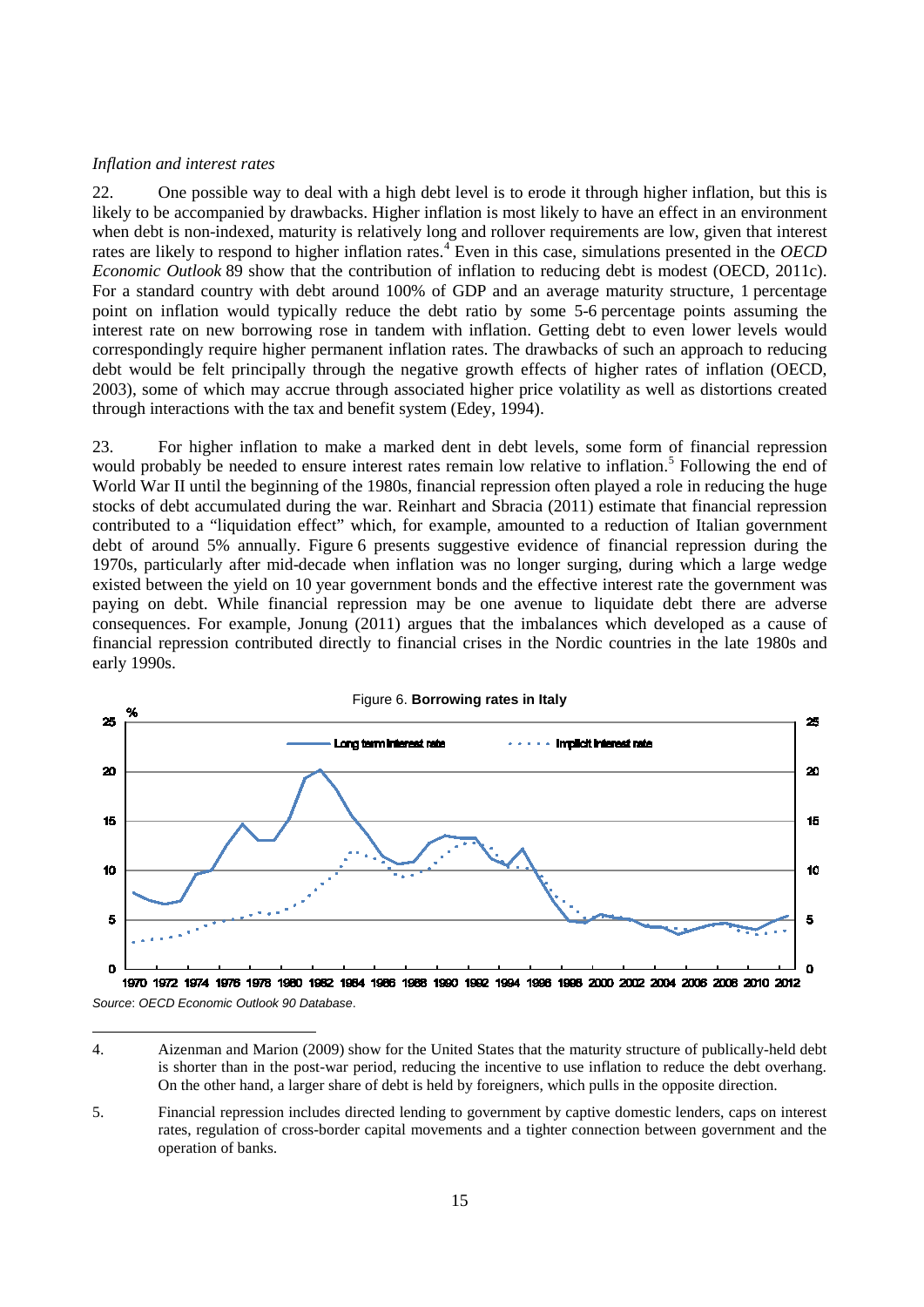# **Dynamics of adjustment**

24. The previous section suggested that relying on favourable debt dynamics to address the debt overhang may not be a viable option. Hence, improvements in the primary balance are called for. The pace of consolidation needs to balance consolidation requirements with the effects of fiscal retrenchment on aggregate demand. Ideally, in the short term, the pace should depend on the state of the public finances, the strength of the recovery, the ability of monetary policy to cushion the demand effects of fiscal tightening, and the need to signal a credible commitment to fiscal consolidation. However, there are significant uncertainties surrounding several of these factors, which make gauging the appropriate pace of consolidation complicated. These uncertainties would argue for a consolidation strategy that could be implemented flexibly, capable of adjusting the speed and intensity as new information becomes available. Moreover, it argues for implementation that initially favours policies with comparatively low multipliers and reforms that underpin credibility, but have little negative effect on demand in the short run. For example, pension reforms can have large effects on long-term sustainability and may have little negative effect in the short term. Indeed, insofar as postponed retirement reduces the need for future pensioners to save for retirement there could in principle even be a positive effect.

# *The pace of consolidation*

25. Given high government debt-to-GDP ratios, some countries run the risk of unsustainable debt dynamics developing, especially if financing costs spike because of lack of credibility. While interest rates on government debt remain relatively low in many countries, debt levels in the wake of the crisis are significantly higher, implying latent upward pressure on borrowing costs. When interest rates are linked to government debt levels, this can tilt the case towards earlier consolidation. Even moderate delays may incur high costs with the development of particularly adverse debt dynamics (Corsetti *et al*., 2011). On average for the OECD, interest payments accounted for around 2.5% of GDP in 2007, but higher debt levels coupled with a normalisation of interest rates could push up interest payments to over 4% of GDP in 2026 (OECD, 2011c). Thus, in countries which are particularly exposed to a financial market reaction the extent of consolidation may need to be larger and the pace faster than may be optimal if the main concern was the strength of the recovery.

26. The impact of fiscal consolidation on economic activity will depend on the size and time profile of the fiscal multipliers. To explore the potential importance of different consolidation strategies a number of simulations were run using the NiGEM macro-econometric model. The model embodies a set of multipliers that may differ depending on the assumptions under which the model is run, but more generally, the size of multipliers remains a subject of debate (Box 3). Differences across countries are largely related to the size and openness of the economy, the size of the public sector, the degree of dependence of consumption on current income and also the flexibility of the economy (Table 4). The multipliers in the model tend to be largest for government consumption, whereas tax impulses tend to have lower multipliers than spending. The differences in multipliers across instruments suggest that the sequencing of fiscal consolidations could start with tax increases before cutting government spending, though political economy considerations may suggest otherwise. Beyond the model-based multipliers, pension reform that delay retirement may, as argued above, have particularly attractive features.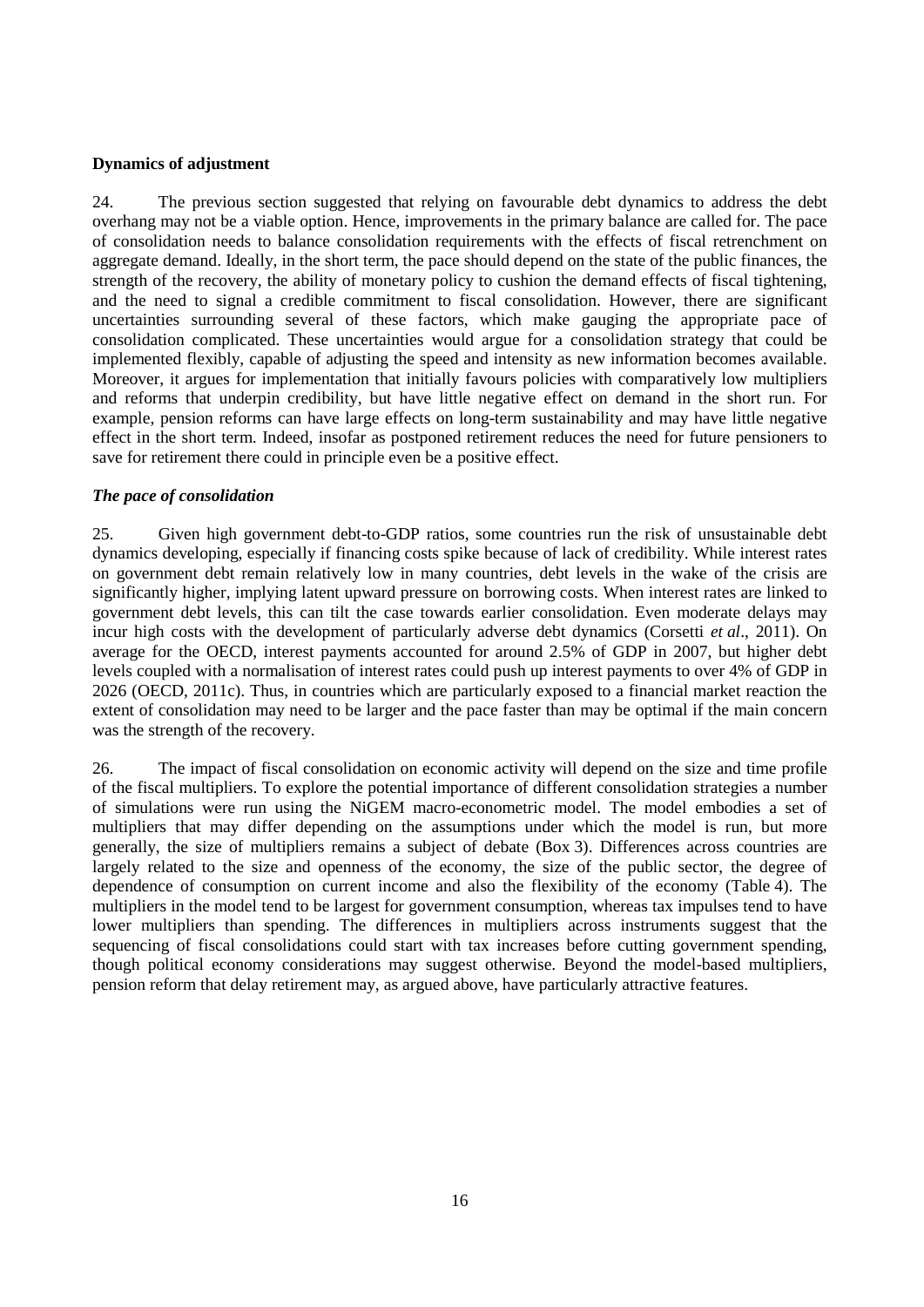|                      | Government spending |                 | Taxes    |               |  |  |
|----------------------|---------------------|-----------------|----------|---------------|--|--|
|                      | Consumption         | <b>Benefits</b> | Indirect | <b>Direct</b> |  |  |
| Australia            | $-0.61$             | $-0.17$         | $-0.32$  | $-0.12$       |  |  |
| Belgium              | $-0.16$             | $-0.04$         | $-0.02$  | $-0.03$       |  |  |
| Canada               | $-0.43$             | $-0.13$         | $-0.1$   | $-0.08$       |  |  |
| Denmark              | $-0.54$             | $-0.1$          | $-0.02$  | $-0.05$       |  |  |
| Finland              | $-0.67$             | $-0.16$         | $-0.05$  | $-0.1$        |  |  |
| France               | $-0.65$             | $-0.33$         | $-0.11$  | $-0.26$       |  |  |
| Germany              | $-0.46$             | $-0.29$         | $-0.12$  | $-0.25$       |  |  |
| Greece               | $-1.02$             | $-0.44$         | $-0.29$  | $-0.37$       |  |  |
| Ireland              | $-0.33$             | $-0.11$         | $-0.06$  | $-0.08$       |  |  |
| Italy                | $-0.62$             | $-0.17$         | $-0.06$  | $-0.12$       |  |  |
| Japan                | $-1.15$             | $-0.58$         | $-0.43$  | $-0.48$       |  |  |
| <b>Neths</b>         | $-0.51$             | $-0.19$         | $-0.05$  | $-0.15$       |  |  |
| Austria              | $-0.55$             | $-0.18$         | $-0.05$  | $-0.13$       |  |  |
| Portugal             | $-0.7$              | $-0.17$         | $-0.06$  | $-0.12$       |  |  |
| Sweden               | $-0.4$              | $-0.17$         | $-0.05$  | $-0.13$       |  |  |
| Spain                | $-0.74$             | $-0.17$         | $-0.16$  | $-0.12$       |  |  |
| United Kingdom       | $-0.55$             | $-0.14$         | $-0.14$  | $-0.08$       |  |  |
| <b>United States</b> | $-0.9$              | $-0.25$         | $-0.27$  | $-0.16$       |  |  |

#### Table 4. **First-year multipliers across countries**

*Note:* First year multipliers based on the NiGEM model.

#### Box 3. **Fiscal policy multipliers**

The empirical research on the size of fiscal policy multipliers is voluminous and far from settled. Multipliers vary across countries and type of fiscal policy instrument, in part, due to differences in economic structures and the state of the economy, such as the state of financial markets (Cogan *et al*., 2010). A wide range of factors could potentially influence the effect of fiscal consolidation on activity.

- Multipliers may change in potency due to the state of the economy. In particular, during a recession, when the output gap is negative, expansionary spending is less likely to crowd out private consumption or investment (Auerbach and Gorodnichenko, 2010). Furthermore, when the zero interest rate bound is no longer a constraint, monetary policy could respond to fiscal contraction and thus crowd in private demand (Christiano *et al.*, 2009; Woodford, 2010). At least in the short run, while interest rates are close to the zero bound, the contractionary effects of fiscal consolidation are likely to be stronger. Within Europe, the situation is more complex due to the scope for fiscal tightening to affect yield spreads though a number of channels. Furthermore, fiscal needs across countries vary enormously making it impossible for a common monetary policy to provide appropriate accommodation everywhere.
- Whether a fiscal policy change is permanent or temporary can affect the size of the multiplier (Woodford, 2010; Cogan *et al*., 2010).
- Expectations may have an effect through private saving reactions to fiscal policy. Recent OECD work assessing "Ricardian equivalence" suggests that the public-private saving offset becomes larger at high government debt levels (Röhn, 2010). These results suggest that at the current high level of government debt in many countries there may be a less contractionary effect from pursuing fiscal consolidation. However, with financial markets impaired some of this cushioning effect may be mitigated.
- Expectations may also matter in other cases. A fiscal consolidation strategy that includes credible cuts in the future would lower long-term rates immediately and provide some stimulus. While such an effect is unlikely to give much support in countries with very low bond yields, it could be more important for countries facing greater market pressure.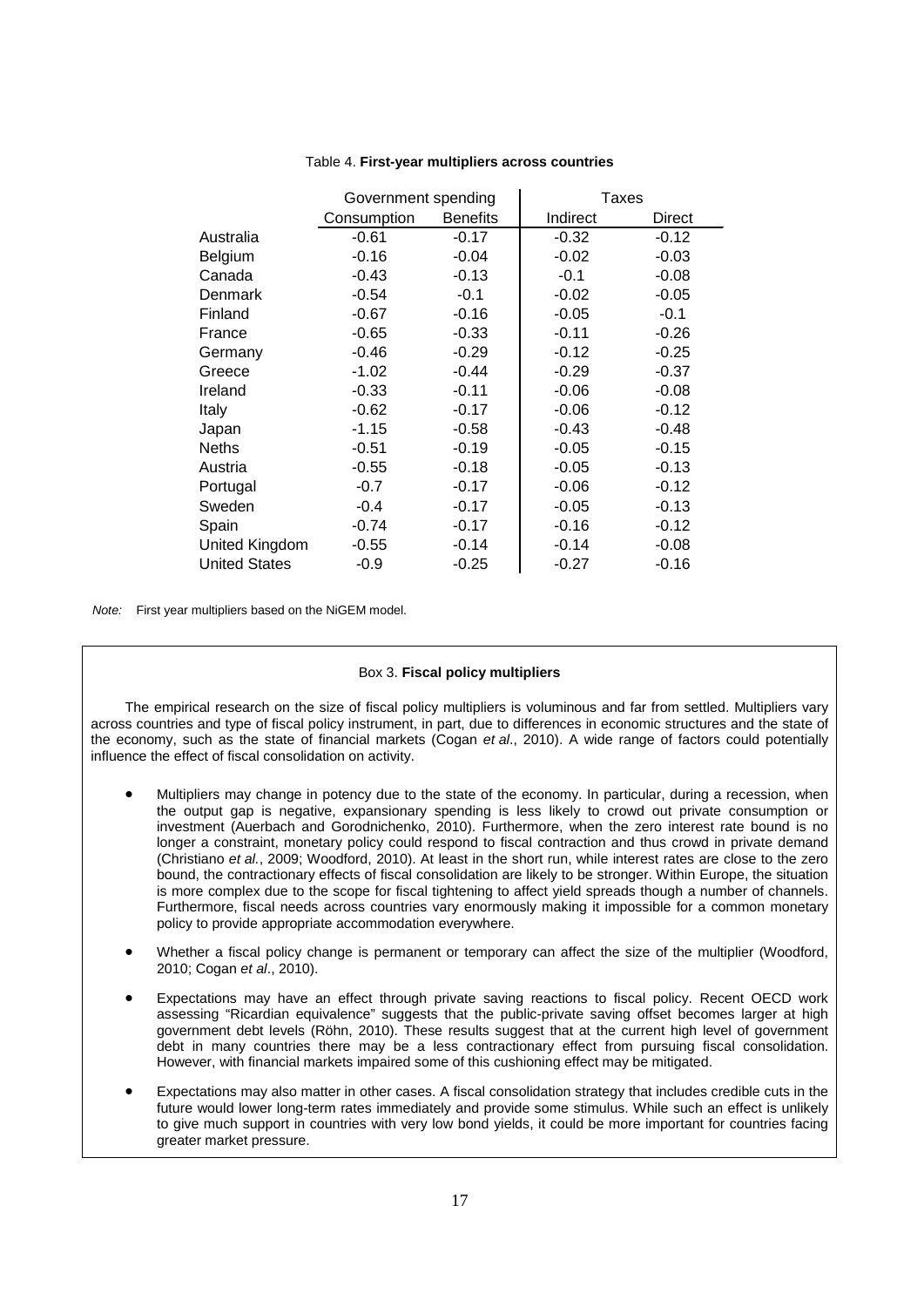• A higher marginal propensity to consume out of current income by credit-constrained households can lead to a sharper contraction in response to the consolidation. The potency of fiscal policy may also rise if collateral constraints limit access to financial markets (Roeger and in't Veld, 2009). Financial market recovery may reduce the impact of these features, thus diminishing the size of multipliers during the consolidation period.

One strand of the empirical literature has argued that under certain circumstances fiscal consolidations can have non-Keynesian effects leading to so-called expansionary fiscal contractions (Giavazzi and Pagano, 1990). More recently, some authors have questioned the empirical approach behind these results. Guajardo *et al.* (2010), for example, examined the use of changes in cyclically-adjusted primary balances to identify fiscal consolidation episodes. If unsuccessful consolidation episodes fail relatively quickly the sample will only capture successful consolidations leading to a bias. If instead consolidation episodes are identified based on stated intentions by governments, they found that fiscal consolidations are typically contractionary.

Whether fiscal consolidation is exogenous to growth has also been questioned. If consolidations are typically initiated when growth is picking up, the finding of consolidation episodes being correlated with stronger growth would merely reflect that and not imply causality. Once this endogeneity is taken into account, the episodes based on movements in cyclically-adjusted primary balances are also typically contractionary (Hernandez-De Cos and Moral-Benito, 2011).

27. With policy rates low in many countries, and the zero lower bound still an important constraint, monetary policy is unlikely to be able to offer much support, arguing for a gradual phasing in of consolidation measures. As economies recover, monetary policy is less likely to be constrained by the zero bound and thus the pace of consolidation could be increased. To explore the implication of the zero bound a simulation for the United States is based on this constraint being binding during the first year of the simulation. As interest rates cannot fall, consumption does not absorb as much of the shock and output falls by 0.1 percentage points more than in a baseline where the zero floor is not binding and with forwardlooking consumers. In NiGEM myopic consumers are less influenced by short-term interest rates. Hence the zero bound raises the multiplier by less if consumers are myopic, as can be seen from Figure 7. When agents are forward-looking (which is equivalent to assuming that policies are credible), the negative multiplier effects are smaller than when compared with scenarios when agents have myopic expectations. The simulations for the United States suggest that the multiplier effect of fiscal consolidation, based on a cut to government consumption, would shrink from -0.9 when all agents are backward looking, to -0.6 when agents are forward looking, but adjustments are not instantaneous, and somewhere in between when only consumers are myopic. In this context, policies and institutions that help commit government to fiscal probity have a potential role in cushioning activity in the short run.

28. Using the model to assess the implications of announced and partly implemented programmes (announcements since mid-2011 are not included and would strengthen the negative impacts) suggest that these are severe for the countries consolidating most. In these simulations, which are based on simulations that are not in all cases realistic and may tend to make early consolidation look favourable, financial markets are forward looking, whereas consumers are myopic, all consolidation measures are permanent and monetary policy has some limited room to move. Moreover, the impacts of consolidation programmes are assessed one by one, rather than simultaneously. For example, the rapid and large consolidation in Greece is expected to lead to a cumulative reduction in GDP of over 6% relative to the baseline (Figure 8). Other substantial impacts on output are projected by the model in Ireland, Portugal, Spain and the United Kingdom. When governments consolidate simultaneously, the implications for output are more severe due to international spillovers. Simulations reported in OECD (2009) suggest that multipliers increase by a factor of ¼-½ in major OECD regions when they consolidate jointly as opposed to individually.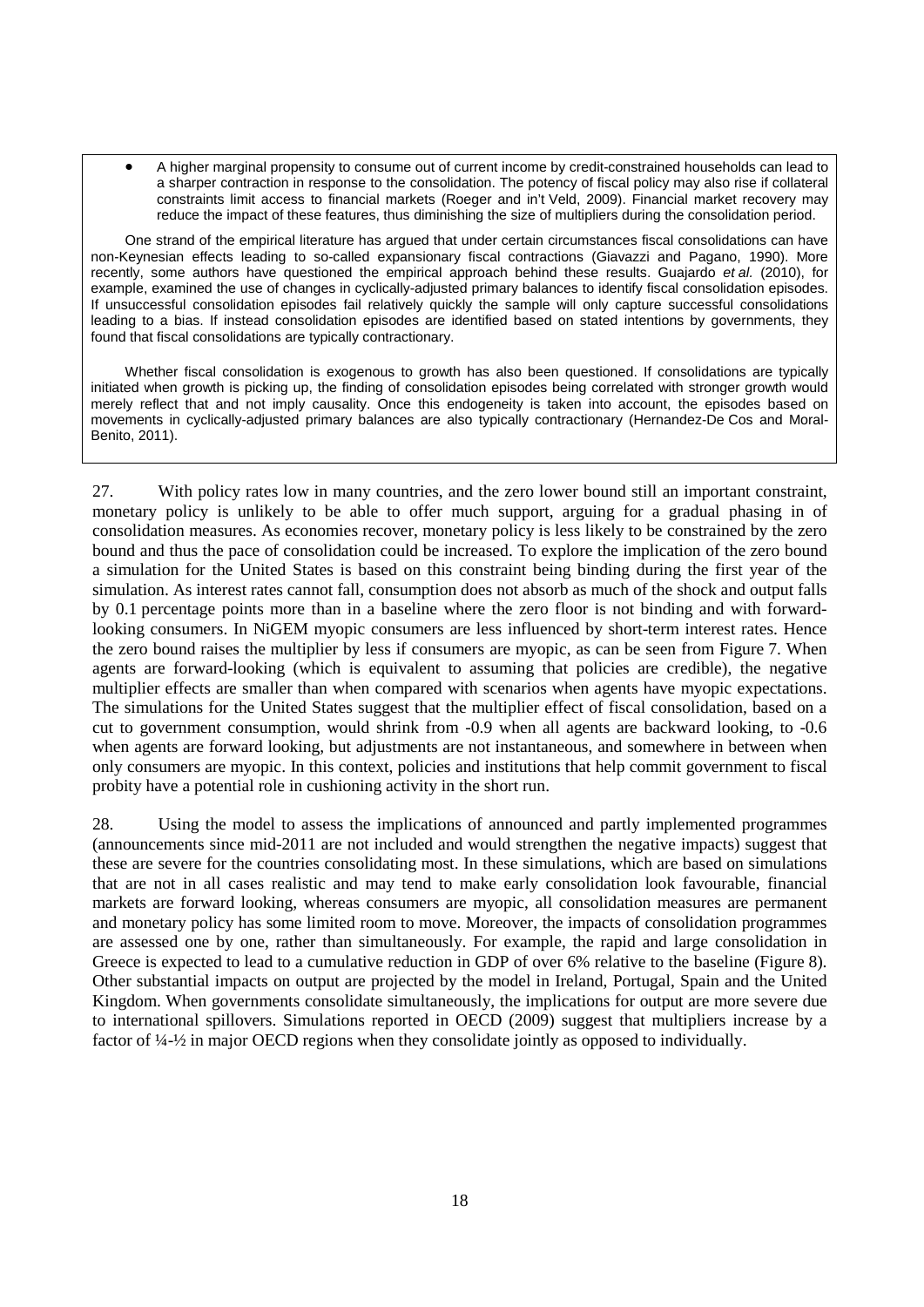

-1 -0.9 -0.8 -0.7 -0.6 -0.5 -0.4 -0.3 -0.2 -0.1 0 -1 -0.9 -0.8 -0.7 -0.6 -0.5 -0.4 -0.3 -0.2 -0.1  $\Omega$ **standard at zero bound standard at zero bound Forward consumers Myopic consumers** % difference from baseline

First year impact of 1% of GDP cut to government consumption

*Source:* Barrell *et al*. (2011).





*Note*: Assumptions include financial markets are forward looking, consumers are myopic, all consolidation measures are permanent and monetary policy targets inflation and the stock of money.

*Consequences of gradual and delayed consolidation needs*

29. When the state of fiscal policy doesn't dictate the pace of consolidation, more gradual tightening may minimise the short term pain but require a larger overall amount of consolidation. Simulations for the United States, using the long-run model behind the fiscal gaps and therefore assuming no impact of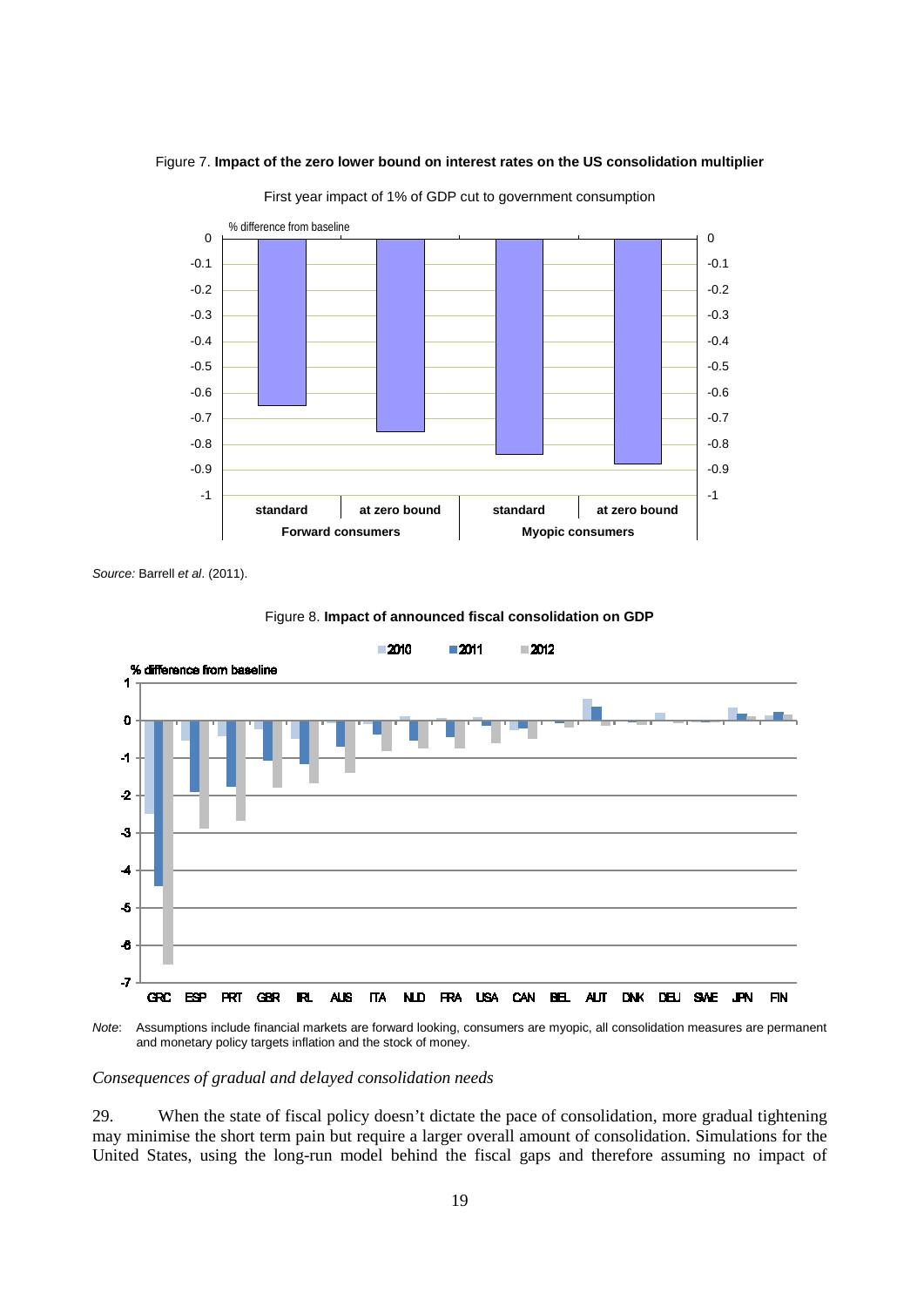consolidation on output, shows that gradual tightening could allow adverse debt dynamics to develop (Figure 9). Thus, too slow a consolidation may require further fiscal tightening to bring debt down to prudent levels. This arises because debt levels above a threshold of around 75% of GDP are assumed to incur a higher risk premium of four basis points for each additional percentage point of debt (Egert, 2010). Using the model, fiscal gap calculations examining the consequences of a short delay to fiscal consolidation generally find that for most countries this has little effect on the necessary tightening, as long as the subsequent consolidation is large, as implied by the fiscal gap. However, for countries where actual debt is high or current deficit levels imply a particularly rapid run-up in debt, such as New Zealand, the United Kingdom, the United States and Japan, even a short delay would visibly increase the required tightening of the underlying primary balance to reach prudent debt levels.

#### Figure 9. **The pace of fiscal tightening**

Evolution of gross financial liabilities for the United States when the underlying primary balance is tightened so that debt is 50% of GDP in 2050 and the consequences of phasing in the same tightening more gradually



#### **Long-term growth and choice of instruments**

30. The scale of consolidation needs suggests that consolidation should aim to use instruments that are friendly to long-term growth. In addition, supporting structural reforms can help, both through their implied effects on primary budget balances and to the extent higher growth is beneficial for debt dynamics. As concerns the primary balance and the respective contributions from lower spending and higher revenues, the "optimal" size of government is not known. However, the marginal net social costs - including the excess burden of taxation – of additional public spending are usually thought to increase more than proportionately with the additional taxation needed to finance spending. Hence, given the current high level of public spending in many OECD countries and the future spending pressures due to population ageing, a large part of consolidation probably should consist of cuts in public spending and addressing drivers of future spending pressures. In countries where spending is low, greater emphasis may have to be put on revenue measures.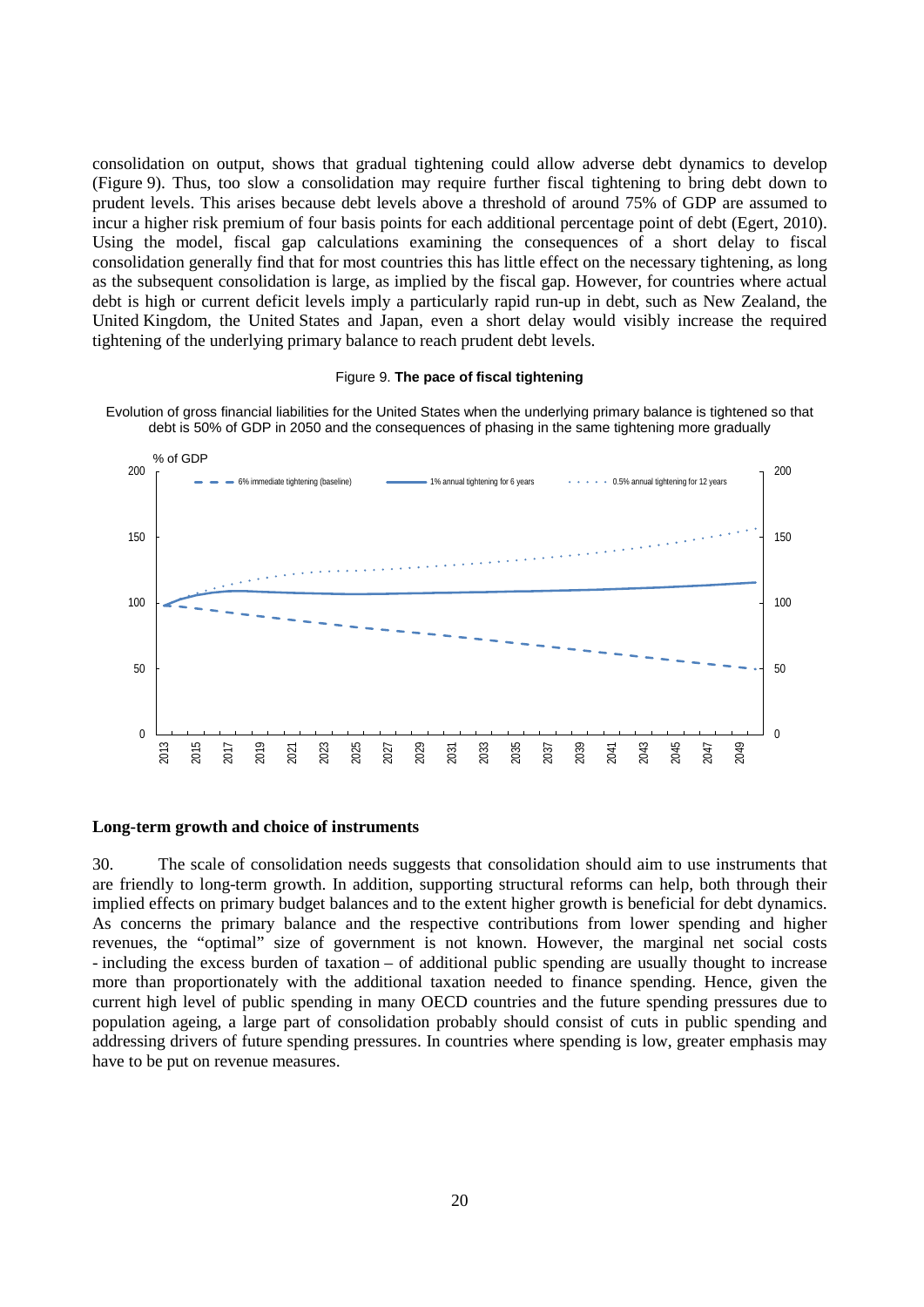# Table 5. **Quantifying the contribution of various policy instruments to fiscal consolidation**

| Per cent of GDP |
|-----------------|
|                 |

|                                                                                                             | <b>AUS</b>               | <b>AUT</b> | <b>BEL</b> | CAN                      | <b>CHE</b> | <b>CZE</b>               | <b>DEU</b>               | <b>DNK</b> | <b>ESP</b>               | <b>FRA</b>               | <b>FIN</b>               | <b>GBR</b>               | <b>GRC</b>               | <b>HUN</b> | <b>ISL</b> |
|-------------------------------------------------------------------------------------------------------------|--------------------------|------------|------------|--------------------------|------------|--------------------------|--------------------------|------------|--------------------------|--------------------------|--------------------------|--------------------------|--------------------------|------------|------------|
|                                                                                                             |                          |            |            |                          |            |                          |                          |            |                          |                          |                          |                          |                          |            |            |
| 1. Social transfers                                                                                         |                          |            |            |                          |            |                          |                          |            |                          |                          |                          |                          |                          |            |            |
| A. Family benefits                                                                                          | 0.5                      | 0.7        | 0.6        |                          |            | 0.1                      | $\overline{\phantom{a}}$ | 1.4        |                          | 1.1                      | 0.9                      | 1.3                      | $\overline{\phantom{a}}$ | 1.4        | 1.0        |
| B. Disability benefits                                                                                      | $\overline{\phantom{a}}$ | 0.3        | 0.2        | ٠                        | 0.5        | 0.5                      | ٠                        | 1.3        | 0.6                      | $\sim$                   | 0.9                      | 0.3                      | $\overline{\phantom{a}}$ | 0.6        |            |
| 2. Pensions                                                                                                 |                          |            |            |                          |            |                          |                          |            |                          |                          |                          |                          |                          |            |            |
| A. Eliminate tax breaks                                                                                     | 2.7                      | 0.1        | 0.1        | 2.0                      |            | 0.1                      | 0.8                      |            | 0.2                      | 0.0                      | 0.1                      | 1.2                      |                          |            | 1.0        |
| 3. Health care                                                                                              |                          |            |            |                          |            |                          |                          |            |                          |                          |                          |                          |                          |            |            |
| A. Increase efficiency                                                                                      | 0.5                      | 1.8        | 2.1        | 2.5                      | 0.5        | 1.3                      | 1.3                      | 2.8        | 1.6                      | 1.3                      | 2.5                      | 3.7                      | 3.9                      | 1.7        | 1.9        |
| 4. Education                                                                                                |                          |            |            |                          |            |                          |                          |            |                          |                          |                          |                          |                          |            |            |
| A. Increase efficiency in primary and secondary education                                                   | 0.4                      | 0.4        | 0.5        | 0.2                      | 0.2        | 0.2                      | 0.4                      | 0.6        | 0.2                      |                          | 0.2                      | 0.2                      |                          | 0.3        | 1.1        |
| B. Introduce or raise tuition fees for tertiary education                                                   | $\overline{\phantom{a}}$ | 0.4        | 0.4        | $\sim$                   | 0.4        | 0.3                      | 0.4                      | 0.4        | 0.2                      | 0.3                      | 0.4                      |                          | 0.4                      | 0.4        | 0.3        |
| 5. Government wage bill                                                                                     |                          |            |            |                          |            |                          |                          |            |                          |                          |                          |                          |                          |            |            |
| A. Restore public-private sector pay relativities                                                           | $\overline{\phantom{a}}$ | 0.3        | 0.6        | ٠                        |            | 0.4                      | 0.2                      | 2.0        | 1.0                      | $\overline{\phantom{a}}$ | 0.5                      | 1.8                      |                          |            |            |
| 6. Reduce subsidies as share of GDP to OECD average                                                         | $\sim$                   | 2.3        | 0.8        | $\overline{\phantom{a}}$ | 2.4        | 0.7                      | $\sim$                   | 1.2        | $\overline{\phantom{a}}$ | 0.2                      | $\overline{\phantom{a}}$ |                          |                          | $\sim$     | 0.4        |
| 7. Broaden VAT base                                                                                         | 0.6                      | $\sim$     | 1.4        | $\overline{\phantom{a}}$ | $\sim$     | $\overline{\phantom{a}}$ | 0.4                      | $\sim$     | 1.4                      | 1.4                      | 0.1                      | 1.8                      | 2.0                      | 0.1        | 0.8        |
| 8. Introduce or increase taxes on immovable property                                                        | $\sim$                   | 0.8        | 0.6        | ٠                        | 0.9        | 0.8                      | 0.6                      | $\sim$     | 0.3                      | $\sim$                   | 0.5                      | $\overline{\phantom{a}}$ | 0.8                      | 0.7        |            |
| 9. Environmental taxes                                                                                      |                          |            |            |                          |            |                          |                          |            |                          |                          |                          |                          |                          |            |            |
| A. Cut GHG emissions to 20% below 1990 levels via an<br>emission trading system with full permit auctioning | 4.2                      | 1.8        | 1.8        | 2.5                      | 1.8        | 1.8                      | 1.8                      | 1.8        | 1.8                      | 1.8                      | 1.8                      | 1.8                      | 1.8                      | 1.8        |            |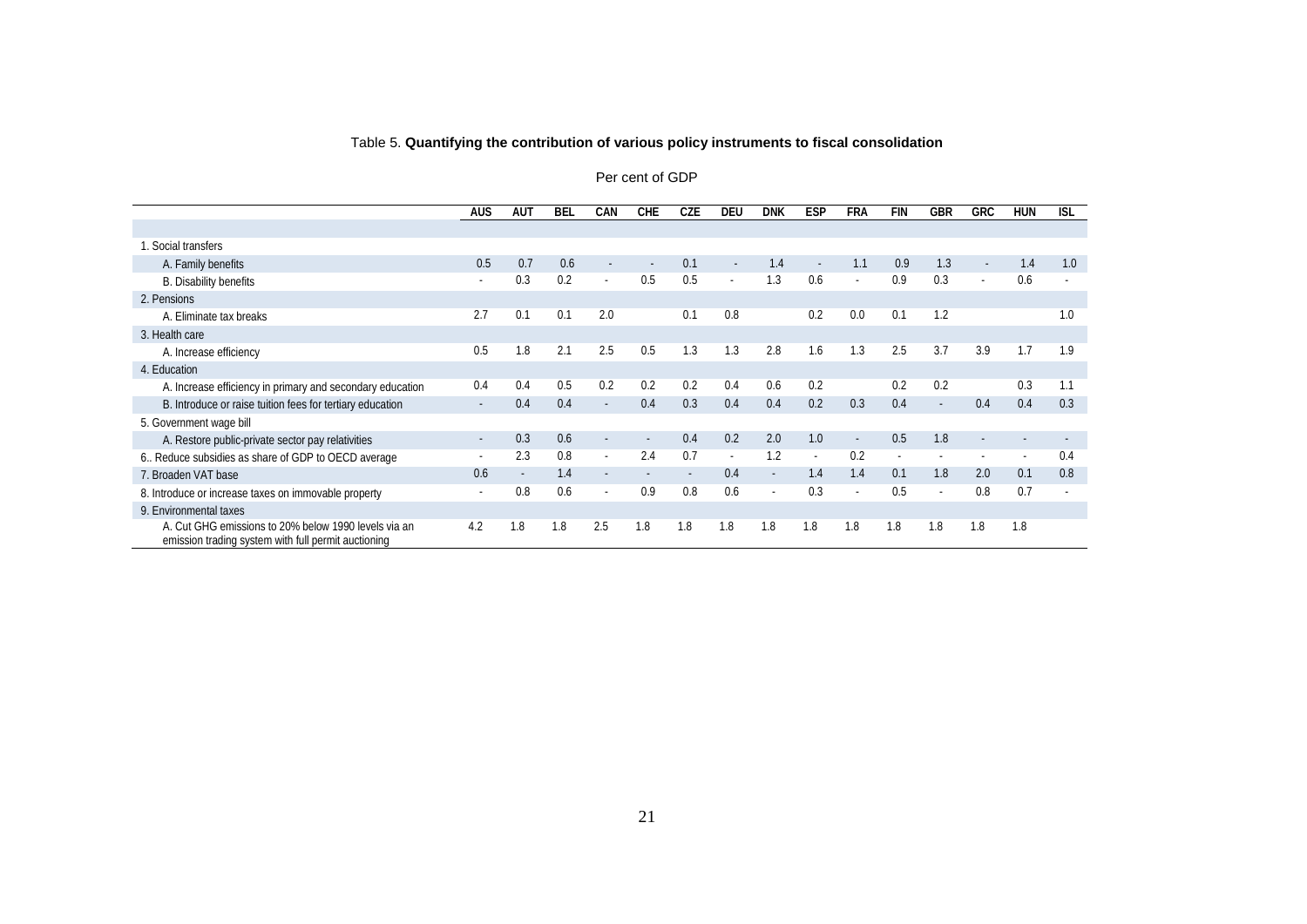|                                                                                         | <b>IRL</b> | <b>ITA</b>               | <b>JPN</b> | <b>KOR</b>               | LUX | <b>MEX</b>               | <b>NLD</b> | <b>NZL</b>     | <b>NOR</b>               | <b>POL</b> | <b>PRT</b> | <b>SVK</b>               | <b>SWE</b> | <b>TUR</b>               | <b>USA</b> |
|-----------------------------------------------------------------------------------------|------------|--------------------------|------------|--------------------------|-----|--------------------------|------------|----------------|--------------------------|------------|------------|--------------------------|------------|--------------------------|------------|
|                                                                                         |            |                          |            |                          |     |                          |            |                |                          |            |            |                          |            |                          |            |
| 1. Social transfers                                                                     |            |                          |            |                          |     |                          |            |                |                          |            |            |                          |            |                          |            |
| A. Family benefits                                                                      | 0.7        | $\overline{\phantom{a}}$ |            | $\overline{\phantom{a}}$ | 1.2 | $\overline{a}$           | 0.1        | 1.1            | 0.9                      | $\sim$     |            |                          | 1.4        |                          |            |
| B. Disability benefits                                                                  | $\sim$     |                          |            |                          | 0.1 | $\overline{\phantom{a}}$ | 0.8        | 0.7            | 1.8                      | 0.6        | 0.3        | $\sim$                   | 1.3        | $\sim$                   |            |
| 2. Pensions                                                                             |            |                          |            |                          |     |                          |            |                |                          |            |            |                          |            |                          |            |
| A. Eliminate tax breaks                                                                 | 1.2        | 0.0                      | 0.7        |                          | 0.5 | 0.2                      |            |                | 0.6                      | 0.2        | 0.1        | 0.2                      |            |                          | 0.8        |
| 3. Health care                                                                          |            |                          |            |                          |     |                          |            |                |                          |            |            |                          |            |                          |            |
| A. Increase efficiency                                                                  | 4.8        | 1.1                      | 0.8        | 0.6                      | 2.0 | 0.7                      | 2.7        | 2.6            | 1.5                      | $.5\,$     | 1.0        | 2.7                      | 2.7        | 1.5                      | 2.7        |
| 4. Education                                                                            |            |                          |            |                          |     |                          |            |                |                          |            |            |                          |            |                          |            |
| A. Increase efficiency in primary and secondary education                               | 0.3        | 0.4                      | 0.2        | $\overline{\phantom{a}}$ | 0.5 | $\sim$                   | 0.3        | 0.3            | 0.8                      | 0.2        | 0.1        | 0.2                      | 0.5        | $\overline{\phantom{a}}$ | 0.8        |
| B. Introduce or raise tuition fees for tertiary education                               | 0.3        | 0.2                      |            |                          | 0.4 | 0.1                      | 0.2        | $\blacksquare$ | 0.4                      | 0.1        | 0.1        | $\overline{\phantom{a}}$ | 0.4        | 0.4                      |            |
| 5. Government wage bill                                                                 |            |                          |            |                          |     |                          |            |                |                          |            |            |                          |            |                          |            |
| A. Restore public-private sector pay relativities                                       | 0.9        | 1.1                      | 0.6        | $\sim$                   | 0.8 | $\sim$                   | 0.3        | 0.9            | $\overline{\phantom{m}}$ | 2.2        | $\sim$     | 0.8                      | 0.7        | $\overline{\phantom{a}}$ | 0.5        |
| 6. Reduce subsidies as share of GDP to OECD average                                     | $\sim$     | $\overline{\phantom{a}}$ |            |                          | 0.2 | $\sim$                   | 0.1        | $\sim$         | 0.7                      | $\sim$     | $\sim$     | 0.2                      | 0.1        | $\sim$                   |            |
| 7. Broaden VAT base                                                                     | 0.4        | 2.6                      | $\sim$     |                          |     | 2.5                      |            | $\sim$         | 0.2                      | 1.4        | 1.2        | 0.6                      | $\sim$     | 3.3                      |            |
| 8. Introduce or increase taxes on immovable property                                    | 0.2        | 0.4                      | $\sim$     | 0.0                      | 0.9 | 0.8                      | 0.4        | $\sim$         | 0.7                      | $\sim$     | 0.3        | 0.6                      | 0.2        | 0.9                      |            |
| 9. Environmental                                                                        |            |                          |            |                          |     |                          |            |                |                          |            |            |                          |            |                          |            |
| A. Cut GHG emissions to 20% below 1990 levels via an ETS<br>with full permit auctioning | 1.8        | 1.8                      | 1.2        |                          | 1.8 |                          | 1.8        | 4.2            |                          | .8         | 1.8        | 1.8                      | 1.8        |                          | 2.2        |

#### Table 5. **Quantifying the contribution of various policy instruments to fiscal consolidation (***continued***)**

*Notes*:

An empty cell indicates that no information was available. Cells with a dash indicate that no savings are available from this source.

Estimates for family benefits are based on reducing the figure reported in the OECD Socex Database to the unweighted OECD average as a per cent of GDP.

Estimates for disability benefits are based on reducing the figure reported in the OECD Socex Database to the unweighted OECD average as a per cent of GDP.

The elimination of tax breaks for retirement is based on data for 2007 from OECD (2011), *Pensions at a Glance*.

Health care efficiency estimates are from Joumard *et al.* (2010).

Education efficiency estimates are based on Sutherland *et al.* (2007) updated to 2007 spending figures.

Tuition fees for tertiary education are based on raising direct household expenditure for tertiary education institutions to the unweighted average of those countries where households spend on this category.

Government wage relativities are based on returning the government to private sector wage ratio in the early 2000s.

Estimates for subsidies are based on reducing national account data for 2009 to the unweighted OECD average.

The figures for broadening VAT base assume collection efficiency rises to the unweighted OECD average.

The figures for immovable property are based on the unweighted average for 2008 from the Revenue Statistics.

Revenues from greenhouse gas emissions are based on de Serres *et al.* (2010).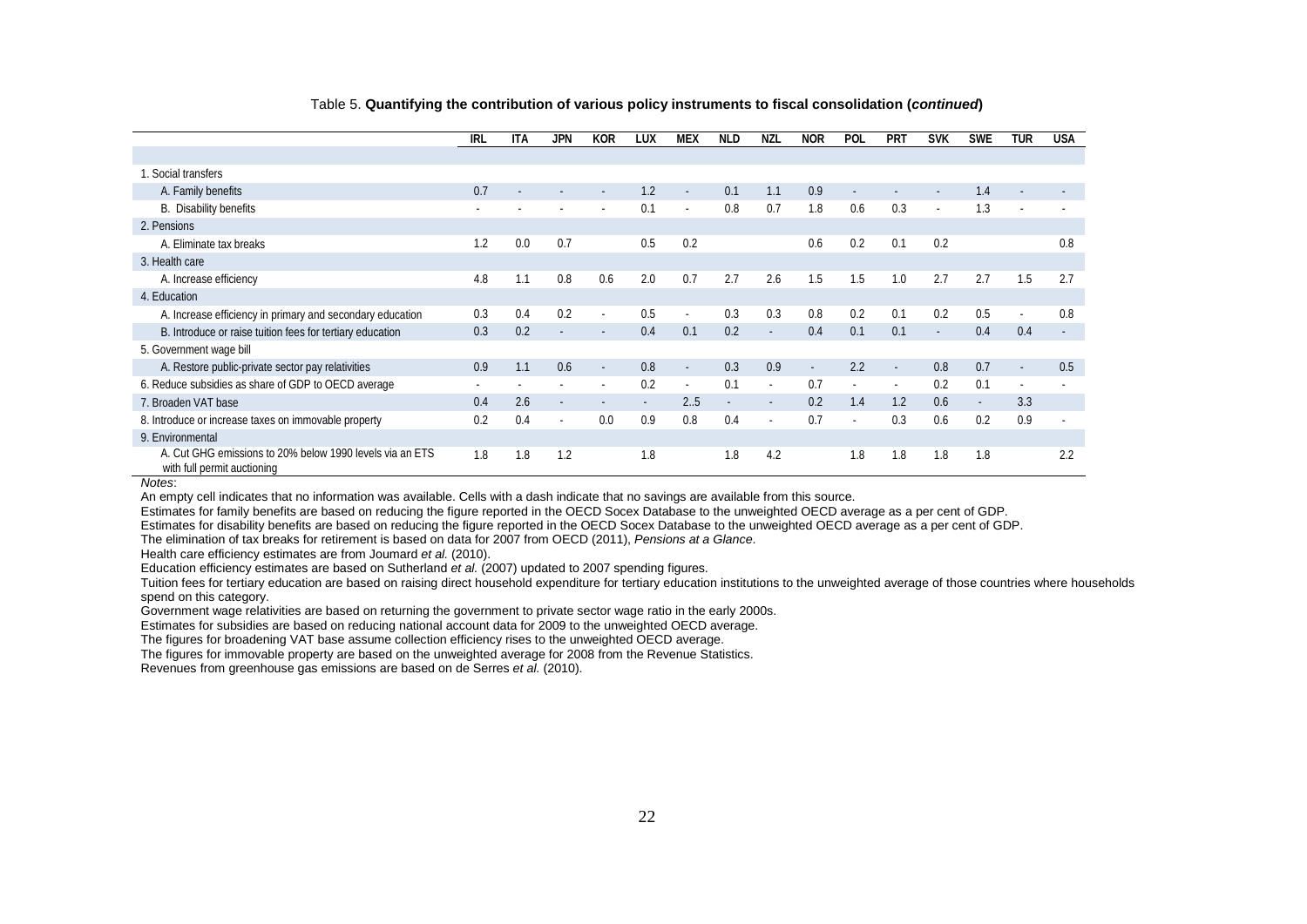31. Given that spending cuts are largely unavoidable, a key question is how to maximise the positive and minimise the negative impacts on long-run growth, while at the same time considering other policy objectives such as equity concerns. In some cases, rethinking how distributional goals are achieved may offer scope to reduce transfers while encouraging greater labour force participation. In other cases, scope to minimise costs exists by aiming to improve both allocative efficiency (better use of resources) and technical efficiency (maximising output for a given level of inputs). In most OECD countries, fiscal consolidation will also entail revenue reforms. There is scope to increase revenue by base broadening measures, particularly targeting so-called tax expenditures. When marginal rates need to go up, orientating measures towards those tax bases that have less distortionary effects can help to make fiscal consolidation on the revenue side less costly to long-term output. Finally, taxation of negative externalities may improve both welfare and public budgets.

# *Instrument options*

# *Social transfers*

32. Reforms in a number of countries have aimed to transform social transfers so that vulnerable groups are protected while encouraging greater labour force attachment. This includes, for example, reforming previously unconditional unemployment benefit systems and re-orientating child and family benefits towards employment-conditional measures such as child-care support. In other cases, some transfers, such as disability benefits, have been prone to misuse. Measures which address inflows into disability rolls can be effective in reducing spending while encouraging greater labour force participation. If such measures allowed high spending countries to move towards the current cross-country average spending ratio on family and disability benefits, countries could enjoy savings of over 0.5% of GDP on average and up to almost 3% of GDP in some countries (Table 5), while boosting long-term output.

# *Greater efficiency*

33. Work by the OECD has examined the opportunities to improve the efficiency in service delivery for health and education (similar savings are likely to be available in other spending programmes, Hagemann, 2011). These are important spending programmes accounting for about a quarter of government spending or on average across OECD countries around 10% of GDP between them.

- No "one-size-fits-all" exists for health, in the sense that no "model" of health care delivery seems to be universally more cost efficient than other "models". However, within each "model" countries achieve widely divergent degrees of cost efficiency, suggesting that optimisation at the margin rather than a switch of model is the best way to achieve savings. Indeed, adopting best practice policies could see potential efficiency gains in the region of 2% of GDP on average by 2017 (Joumard *et al.*, 2010), thereby allowing savings to be made without compromising service delivery (Figure 10, Table 5).
- For primary and secondary education, schools adopting best practice measures could realise important savings, up to around 1% of GDP in some cases (Sutherland *et al.*, 2007). The estimates for school savings are based on benchmarking individual school performance against the best performing schools with similar student populations and resources (using data envelopment analysis). The implications of reducing inefficiency are then translated into aggregate resource savings by the implied possible reduction in staffing costs (Figure 11, Table 5).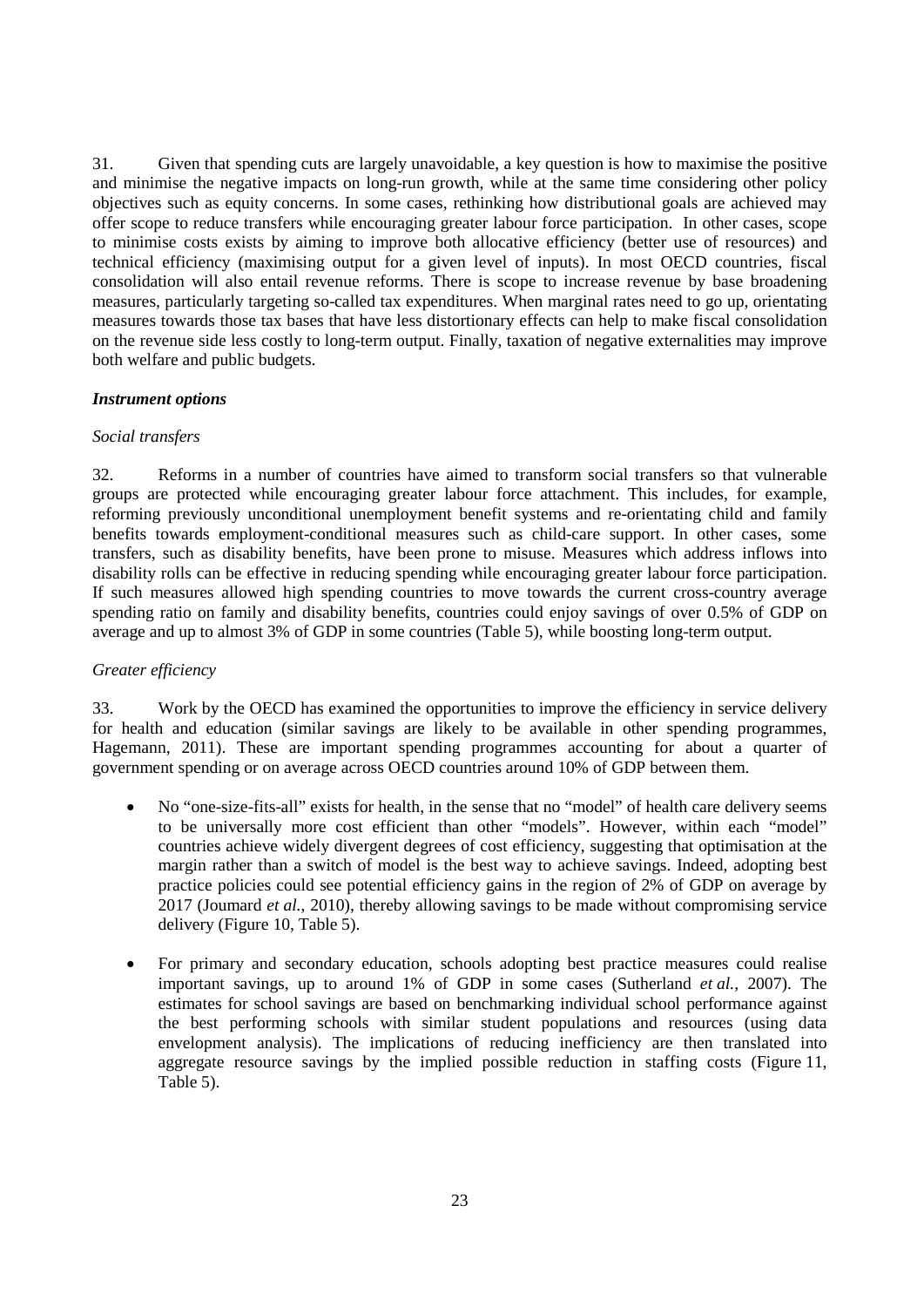

#### Figure 10. **Potential savings from greater efficiency in public health care spending**

*Source:* Joumard *et al.* (2010b). *Note:* Potential savings represent the difference between a no-reform scenario and a scenario where countries would exploit efficiency gains. The no-reform scenario assumes that between 2007 and 2017 life expectancy and spending increase at the same pace as over the previous 10 years and that the mix between public and private spending remains constant over time.



#### Figure 11**. Potential savings from greater efficiency in primary and secondary education spending**

*Source*: Sutherland *et al.* (2007)

#### *Government wages*

34. Important gains can be achieved through management and pay reforms, and reducing the public sector wage bill is a candidate for fiscal consolidation in many countries. On average, the general government wage bill is close to 10% of GDP and accounts for roughly one quarter of overall spending. Indeed, there are countries where a large public-private sector wage gap has developed over time. Restoring the wage relativities in the early 2000s could yield significant savings in a number of countries (Table 5). Ireland and Hungary have demonstrated recently that substantial cuts in public sector wages can be implemented if there is an urgent need for consolidation and a case arising from public-private pay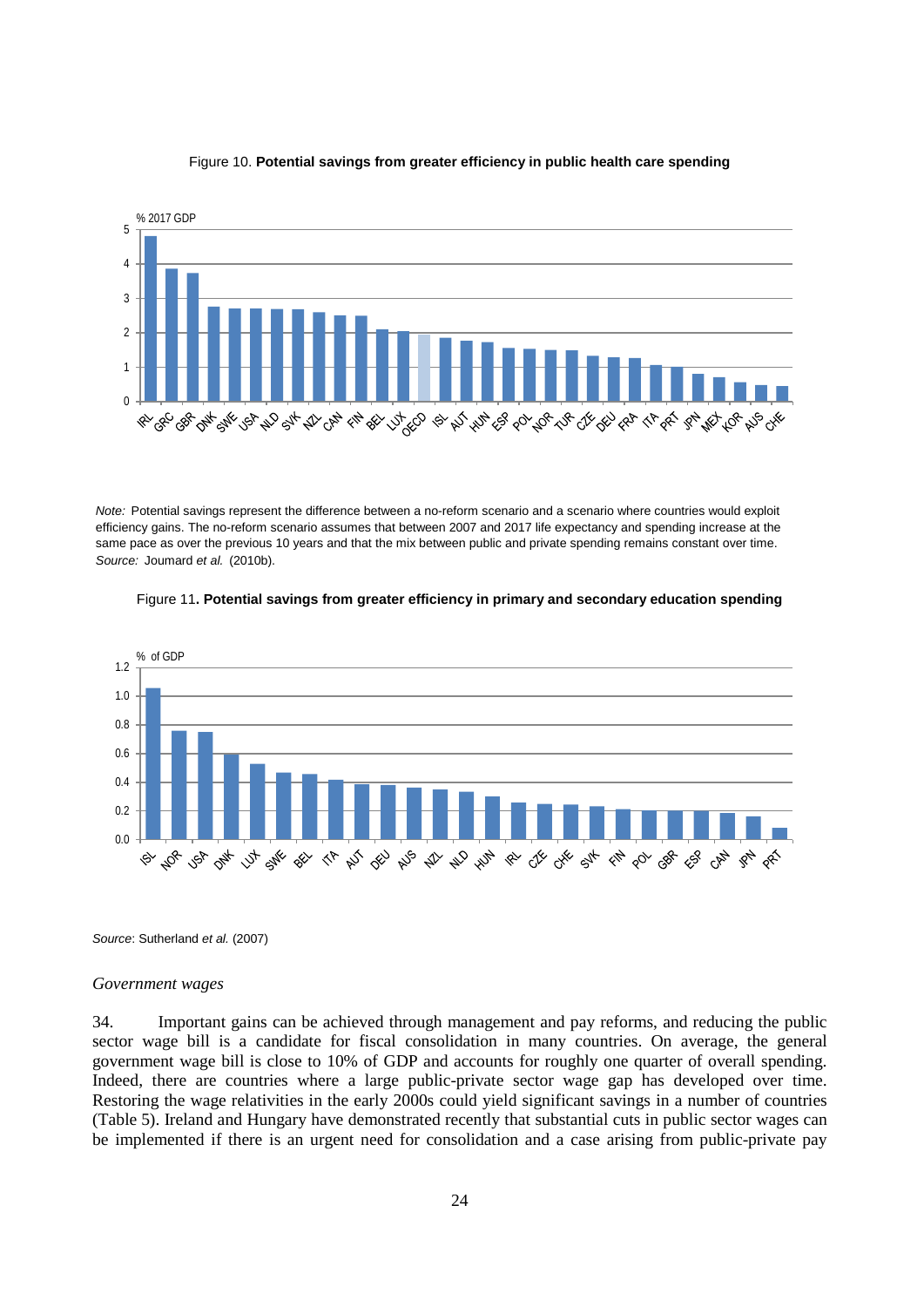relativities. That said, comparing public and private remuneration levels poses serious challenges, and requires valuation of working conditions and non-wage remuneration, such as defined benefit pension schemes. The ultimate test of adequacy is likely to be the difficulty or ease of recruitment into and retention in the civil service. From this perspective, budgetary savings achievable through reductions in the government wage bill should best be the outcome of a thorough review rather than across-the-board or arbitrary cuts in pay.

# *Subsidies*

35. Subsidy reduction should rank high on the policy agenda as many subsidies may have surpassed their initial intended objective and may now have adverse economic effects. The elimination of subsidies (as defined in the national accounts), to the average for the OECD could yield sizeable savings in a number of countries (Table 5). Furthermore, by reducing the distortions they create, cutting subsidies offers the potential to boost growth.

# *Tuition fees*

36. Close to a quarter of public spending on education is to support tertiary education, including tuition-free attendance in many countries, especially in continental Europe. A large share of returns to publicly-funded tertiary education accrue to individuals rather than to society (Blöndal *et al.*, 2002), and although some of the private returns are reduced by progressive taxes continued generous public support for higher education can be questioned. This is more so given the greater prevalence of tertiary education among middle and upper income households. The introduction or increase of tuition fees may also improve educational outcomes, by making schools more responsive to market demands, with long-term gains to human capital, the quality of labour supply, the economy's rate of potential growth, and overall fairness. Introducing or raising tuition fees to the average spending in countries that use tuition fees could yield additional revenues of around 0.4% of GDP (Table 5). Concerns that such reforms would reduce enrolment by students from poor backgrounds could to a large extent be addressed by loan programmes with repayment conditional on subsequent income level.

# *Tax expenditures*

37. All OECD governments use tax expenditures to promote a range of policy objectives. The scope of tax expenditures varies greatly across OECD countries, but they account for very substantial revenue leakages in some cases. Not all tax expenditures are undesirable, though, as some improve equityefficiency trade-offs, like the case of earned income tax credits. Many, however, are distorting, poorly targeted, and contribute to a lack of transparency. In some cases, estimates of the revenues forgone by a tax expenditure can exceed a percentage point of GDP and the aggregate impact of all tax expenditures is likely to exceed several percentage points of GDP in most OECD countries. Typically, the most costly tax expenditures are those aimed at boosting retirement savings, promoting homeownership, health insurance and charitable giving (OECD, 2010a).

38. Two examples reveal the potential importance for consolidation of reforming tax expenditures in personal income tax:

• Tax-favoured treatment of saving for retirement is found to boost retirement savings *per se*, but there is scant evidence that it raises aggregate private saving. Instead, such tax breaks result in a reallocation of saving from non-tax preferred to tax-preferred vehicles, while causing substantial revenue leakages, which may even reduce aggregate national saving. Phasing out such incentives could yield 1.7% of GDP or more in additional revenues on average across a sample of OECD countries (Antolin *et al.*, 2004).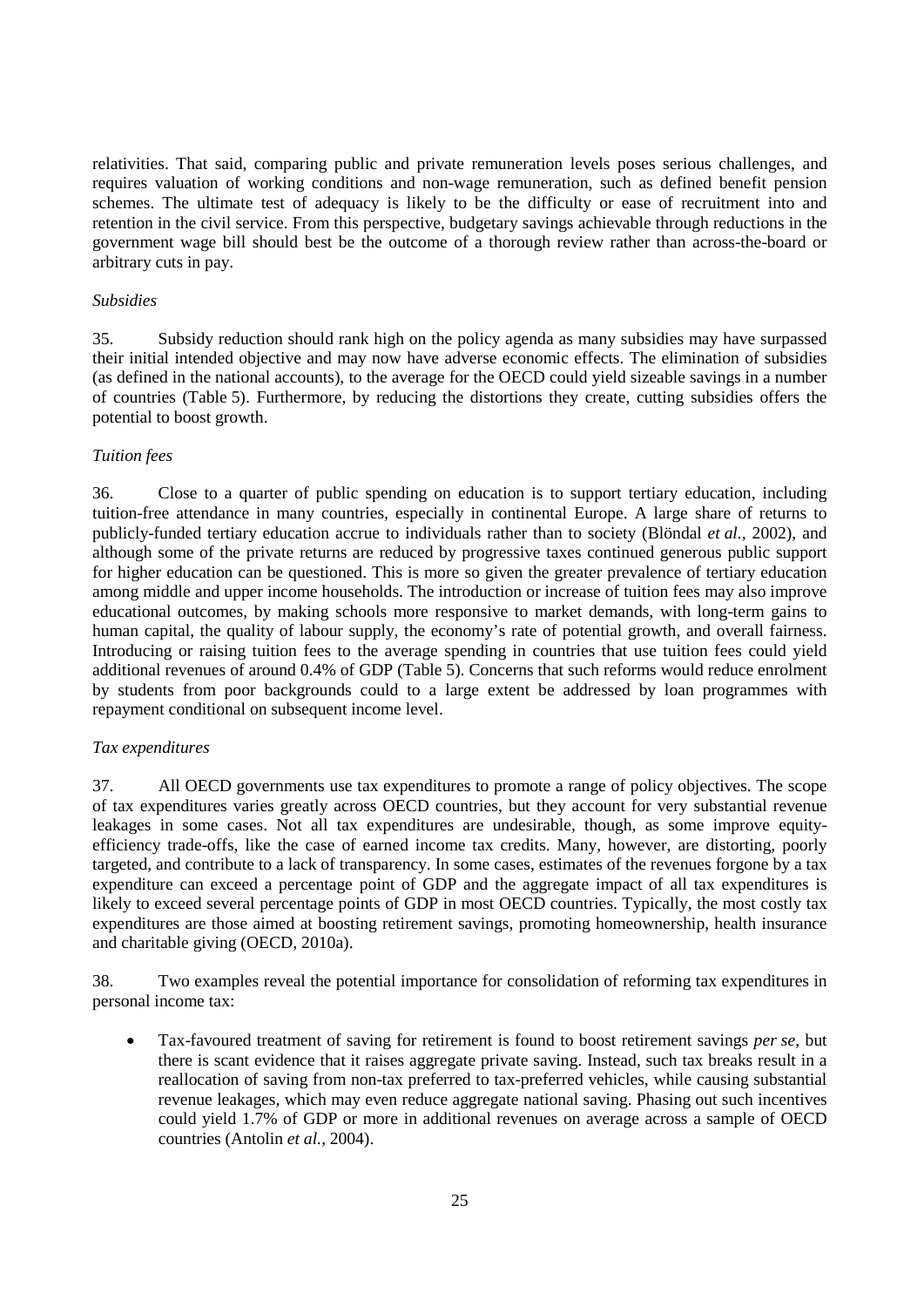• Preferential tax treatment of owner-occupied housing is one of the costliest tax preferences in many OECD countries. The most important source of housing-related revenue leakages arises from the tax exemption granted to the implicit rental income of the owner-occupied home. Whereas the owner of a residence that is rented pays tax on the rental payments (less interest and operational costs), the implicit rental income of the owner-occupant is tax-exempt in the vast majority of member countries, except in the Netherlands, Sweden and Switzerland.<sup>[6](#page-25-0)</sup> Despite the exclusion of the implicit rental income, some countries nevertheless allow the deductibility of mortgage interest, as well as property taxes (normally paid at the sub-national level). In addition, many countries provide favourable treatment to long-term capital gains from the sale of owneroccupied housing, adding further to the post-tax attractiveness of investment in housing. Thus, by removing a bias favourable to owner-occupied housing, reform could not only increase revenue but also improve the allocation of capital, boosting growth.

39. There are also important tax expenditures in indirect taxation. While VAT is widely recognised as an efficient and buoyant revenue source, its revenue potential is not fully used. Indeed, with the exception of New Zealand, a substantial portion of potential revenue is foregone in most countries due to a combination of reduced VAT rates, a narrow base, and low compliance (Figure 12). There is thus considerable scope for boosting revenue through VAT reforms (Table 5). Direct fiscal consolidation aside, broadening the base and reducing the number of rates offer scope to improve administration and compliance, by reducing complexity and countering political pressure for additional low rates. A more effective means to meet distributional objectives may be to target compensatory increased cash transfers or refundable tax credits to compensate low-income households.





*Note*: The VAT revenue ratio measures the difference between the VAT revenue actually collected and what would theoretically be raised if VAT was applied at the standard rate to the entire potential tax base in a "pure" VAT regime and all revenue was collected: The VAT revenue ratio equals VAT Revenue/(Consumption \* Standard VAT rate)\*100.

*Source*: OECD (2011), *Consumption Tax Trends 2010: VAT/GST and Excise Rates, Trends and Administration Issues*.

 $\overline{a}$ 

40. Financial services are typically exempted from the VAT, largely due to technical difficulties in determining the precise tax base for margin-based services (*i.e.*, intermediation). Since much of VAT paid

<span id="page-25-0"></span><sup>6.</sup> In the Netherlands and Switzerland, however, taxable imputed rentals are very low, which combined with mortgage interest deductibility acts to reduce personal income tax revenues significantly.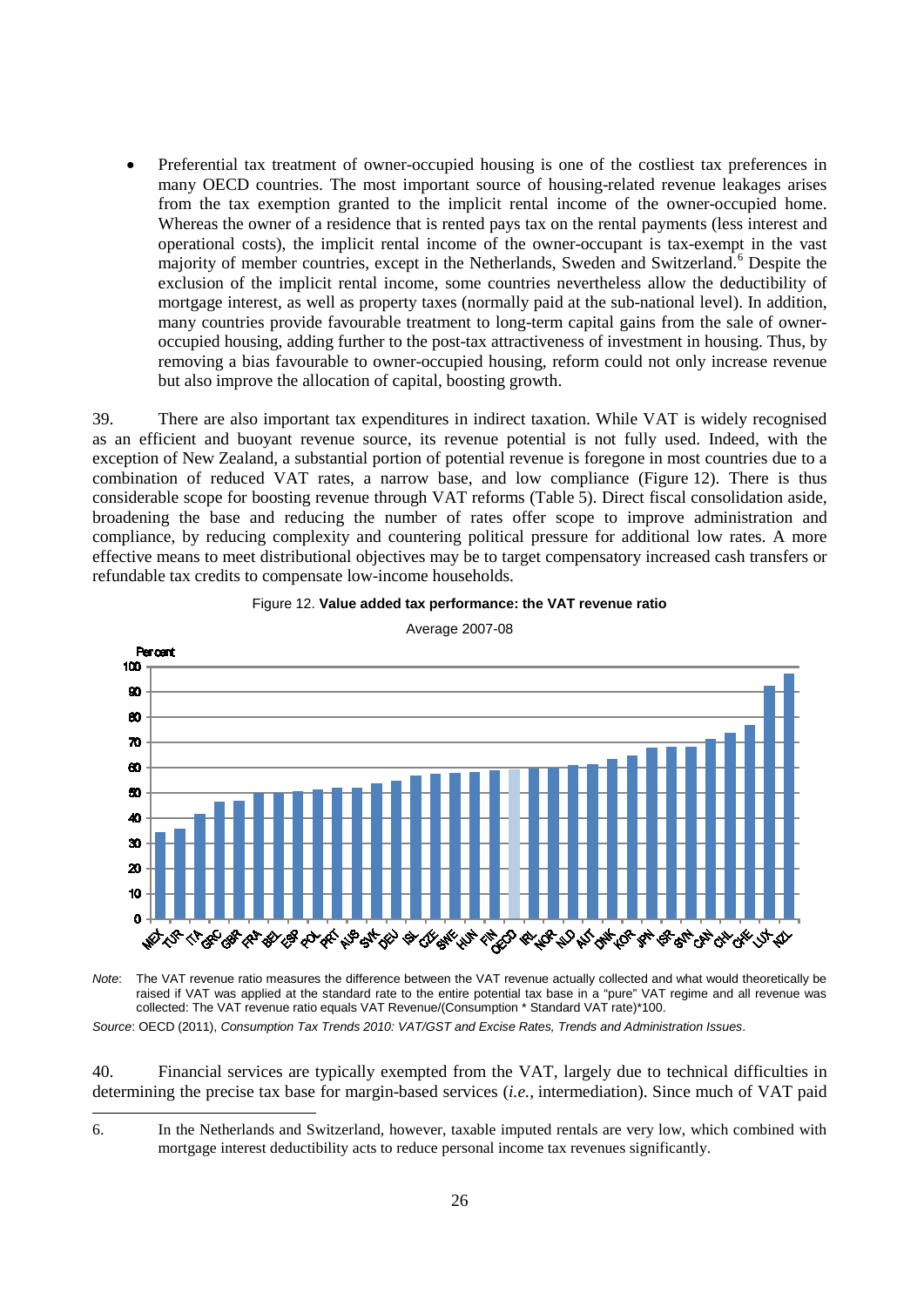by financial service providers on inputs is non-recoverable, the sector's VAT exemption causes a number of economic distortions that result in more household consumption of financial services, and less use of and greater self-provision of financial services by businesses. However, the evolution of accounting methods and information systems has reduced the technical obstacles to imposing VAT on financial services considerably (OECD, 2010b). Moreover, following the recent financial crisis, there is increased interest among governments in both raising revenue from financial institutions and reducing moral hazard in the financial services sector via new taxes on financial services or (elements of) balance sheets.

# *Less distortionary tax bases*

41. When tax rates need to be raised, some taxes are natural candidates for fiscal consolidation programmes both from an efficiency and revenue-raising perspective. The efficiency costs of taxes on immobile property are lower than on consumption or income, but represent a small share of overall tax revenue in many OECD countries.<sup>[7](#page-26-0)</sup> Where they are low or non-existent, corrective taxes such as so-called "sin" taxes that can help deter harmful behaviours (*e.g.* alcohol and tobacco consumption), or taxes on polluting activities or consumption (*e.g*. fossil fuels) can improve welfare while boosting revenues.

42. Environmental taxes hold the promise of both boosting revenue and helping to achieve environmental objectives by discouraging pollution. While some countries raise considerable revenues from such taxes, reaching 4% of GDP in Denmark and the Netherlands in 2008, their yield is relatively low in several countries, notably Canada, New Zealand and the United States. Nonetheless, imposing a tax on carbon emissions or auctioning tradable emission rights to contain greenhouse gas emissions has become more widespread. For example, the European Union has auctioned permits as part of the Emission Trading Scheme. Despite such developments, many countries maintain differences in taxation depending on fuel type that run counter to estimates of environmental externalities. From a fiscal consolidation perspective, greenhouse gas levies consistent with international action to stabilise atmospheric concentrations of greenhouse gases by 2020, could generate around 2% of GDP (de Serres *et al.*, 2010) (Table 5).

# *Summing up potential for primary balance adjustment*

43. Table 5 brings together estimates quoted above on the potential contributions of spending and revenue measures to fiscal consolidation and could inform a choice of where potential may exist to make savings or increase revenues. Even without being able to quantify all the possible measures across countries, and not taking into account any dynamic effects, the cumulative potential cuts in spending (benchmarked using the OECD average or estimates of potential efficiency gains) and increases in taxation (benchmarked using the OECD average) are sizeable. On average across countries, budget enhancements could reach around 7% of GDP, with the larger part available on the spending side. Given that there are measures that are difficult to quantify this is a lower estimate. Furthermore, the potential tends to be somewhat greater in the English-speaking countries which generally face the larger consolidation needs. A large share of the savings in spending would come from reaping efficiency gains, which are likely to take some time to emerge. On the revenue side, relatively large opportunities exist for the greater use of environmental taxes and the broadening of income and indirect tax bases.

# *Supporting reforms*

44. In a number of cases supporting reforms could assist fiscal consolidation. Aside from their direct budgetary impact, as discussed above, reforms to pension systems that delay retirement and increase labour force participation will boost revenues and thereby reduce long-run budget pressures. Reforms that link

<span id="page-26-0"></span> $\overline{a}$ 7. In most countries, property taxes are a main source of finance for sub-national governments, posing potentially challenging fiscal federalism problems should national property taxes be introduced or raised.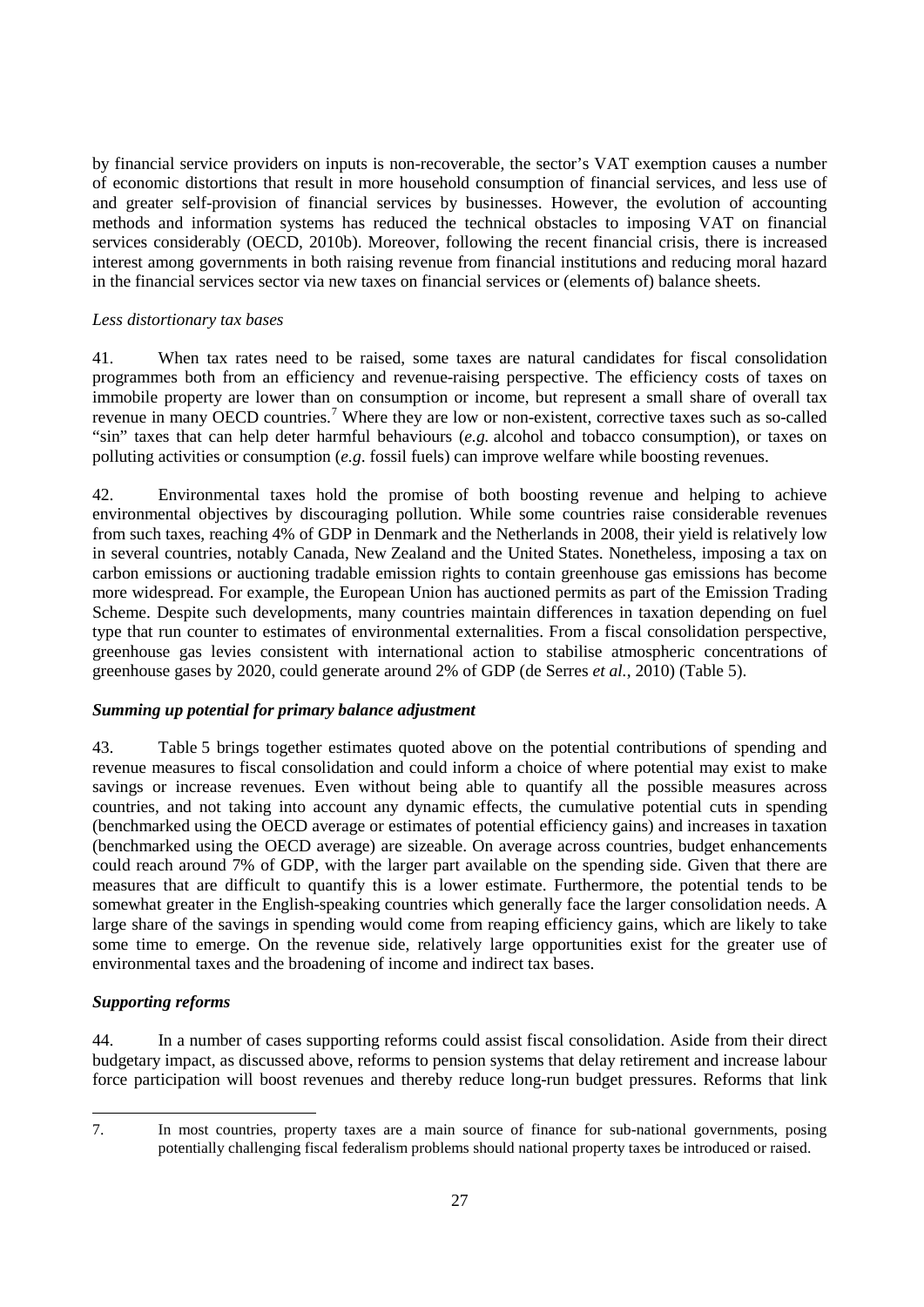retirement age to gains in longevity would thus help cushioning budgets against future changes in longevity. More generally, growth-enhancing structural policy reform may support fiscal consolidation. This is most obvious when reforms, such as retirement reforms, lead to a higher sustainable employment level because such a change will have a permanent impact on the primary balance (Figure 13). The size of the effect will depend on the taxes levied on the additional income and consumption created as well as on whether the reform in question has any direct budgetary impact. The latter will be the case, for example, when additional spending on active labour market policy boosts aggregate spending or cutbacks on unemployment benefit duration reduces it. But many structural reforms have little direct impact on budgets while at the same time boosting employment levels, such as in the case of product market reforms that boost competition.



Figure 13. **Effect of 1% higher potential employment on the primary balance**

*Source: OECD Economic Outlook* 88 database; and OECD calculations.

45. The effects of productivity-enhancing structural reforms on public budgets are less clear. Higher productivity in the private sector will tend to boost revenues but also spending unless public/private wage relativities change or transfer income replacement ratios are altered. Hence, the effect on the primary budget balance may be muted. However, to the extent higher productivity growth is not matched by a corresponding increase in real interest rates debt dynamics will be favourably affected. Such an effect is particularly likely for individual countries participating in a monetary union since the general structure of interest rates is unlikely to be strongly affected by structural reform in an individual country while at the same time higher growth may lead to a narrowing of risk premia.

#### **Conclusions**

46. Overall, the link between economic growth and the post-crisis debt overhang is complicated. On the one hand, high debt seems to be associated with lower growth. But, on the other hand, fiscal consolidation may weaken growth both in the near term and over a longer horizon. Realistically, debt problems are so serious in many countries that consolidation has the potential to hamper growth strongly.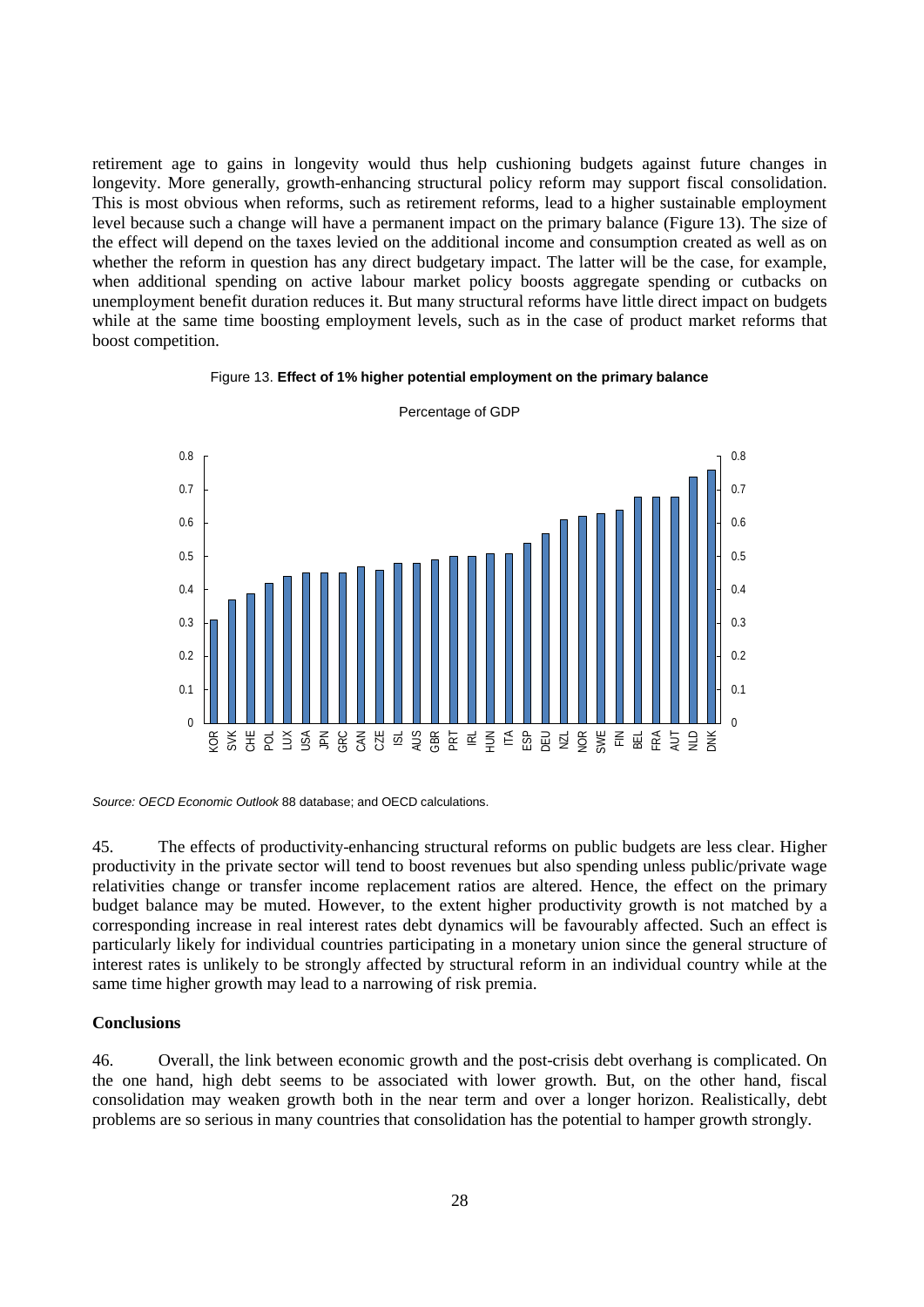47. In the short run, consolidation may weaken demand and monetary policy may not be able to compensate for such effects for some time to come. This argues for phasing in consolidation. Appropriate and clear fiscal objectives together with institutions that ensure accountability may help to preserve credibility in the process. However, to maintain credibility it may also be necessary to take some action upfront, in which case instruments with small short-term multipliers may be given some weight. This may involve some political economy risk, to the extent it skews consolidation towards inappropriate instruments. Slow consolidation may also entail a price insofar as it involves higher debt and thereby higher interest rates.

48. In the longer run, effects of consolidation on growth will depend on the choice of instruments. Some instruments are available that will have limited detrimental impacts on growth and little or no conflict with other policy objectives. Notably, increasing spending efficiency, reforming unsustainable pension systems, putting prices on environmental externalities and maximising the benefits of structural reforms could make sizeable contributions to consolidation. In addition, reviewing tax and benefit systems more generally could help identify how policy objectives could be achieved at lower cost and where support is less justified.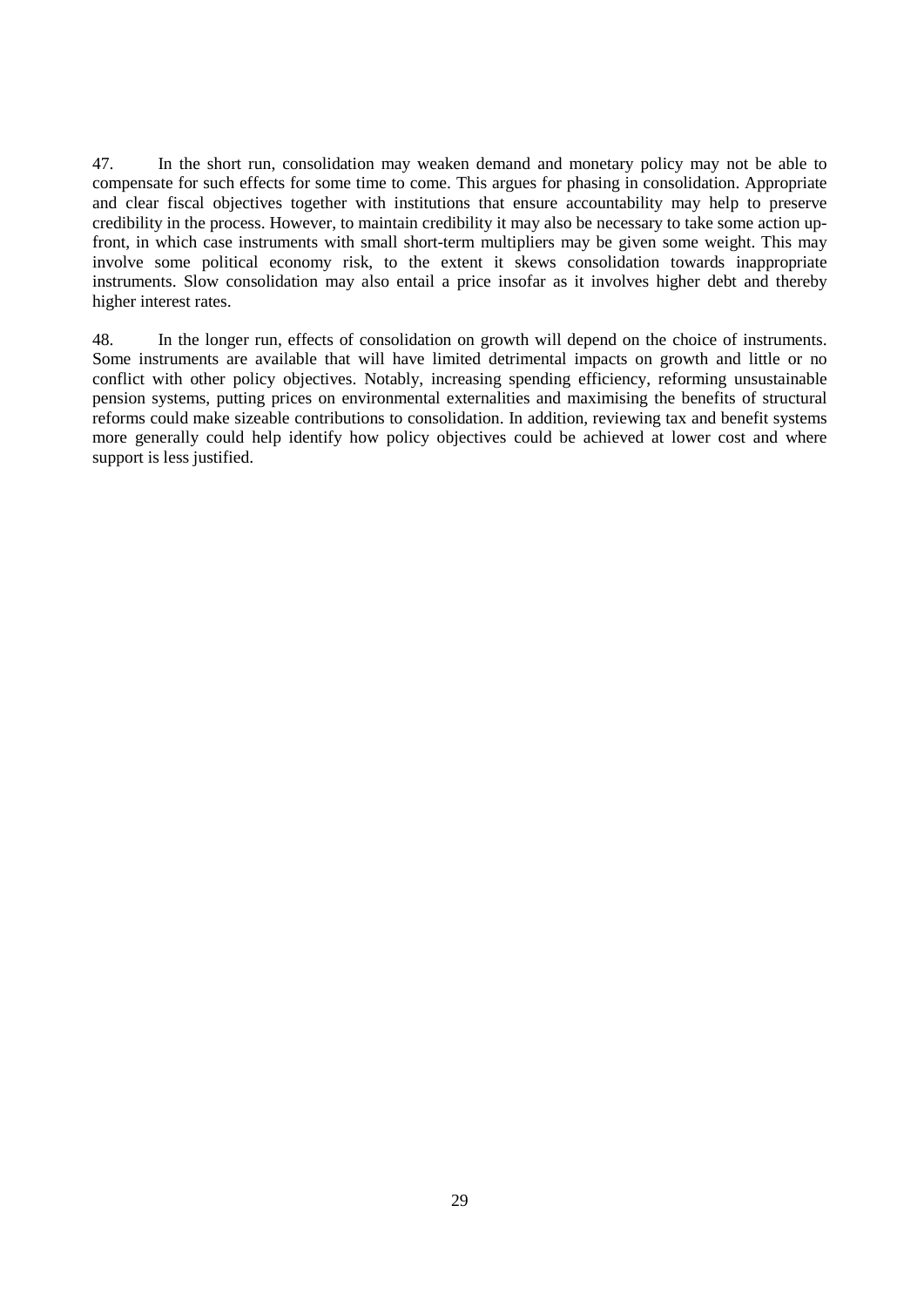#### **BIBLIOGRAPHY**

- Aizenman, J. and N. Marion (2009), "Using Inflation to Erode the U.S. Public Debt", *NBER Working Paper*, No. 15562.
- Antolin, P., A. de Serres and C. Maisonneuve (2004), "Long-Term Budgetary Implications of Tax-Favoured Retirement Plans", *OECD Economics Department Working Paper*, No. 393.
- Auerbach, A. and Y. Gorodnichenko (2010), "Measuring the Output Responses to Fiscal Policy", *NBER Working Paper*, No. 16311.
- Barrell, R., D. Holland and I. Hurst (2012), "Fiscal Consolidation: Part 4. Fiscal Multipliers and Fiscal Consolidation", *OECD Economics Department Working Paper, forthcoming*.
- Caner, M., T. Grennes and F. Koehler-Geib (2010), "Finding the Tipping Point When Sovereign Debt Turns Bad", *World Bank Policy Research Working Paper*, No. 5391.
- CBO (2011*a*), *2011 Long-term Budget Outlook*, Congressional Budget Office, Washington, D.C.
- Cecchetti, S., M. Mohanty and F. Zampolli (2011), "The Real Effects of Debt", *BIS Working Paper*, No. 352.
- Christiano, L., M. Eichenbaum and S. Rebelo (2009), "When is the Government Spending Multiplier Large?", *NBER Working Paper*, No. 15394.
- Cogan, J., T. Cwik, J. Taylor and V. Wieland (2009), "New Keynesian versus Old Keynesian Government Spending Multipliers", *ECB Working Paper,* No. 1090.
- Corsetti, G., K. Kuester, A. Meier and G. Muller (2011), "Sovereign Risks and the Effects of Fiscal Retrenchments in Deep Recessions", *Federal Reserve Bank of Philadelphia Research Department Working Paper*, No. 11-43.
- Cournede, B. (2010), ["Gauging the Impact of Higher Capital and Oil Costs on Potential Output"](http://ideas.repec.org/p/oec/ecoaaa/789-en.html), *[OECD](http://ideas.repec.org/s/oec/ecoaaa.html)  [Economics Department Working Papers,](http://ideas.repec.org/s/oec/ecoaaa.html) No.* 789.
- Edey, M. (1994), "Costs and Benefits of Moving from Low Inflation to Price Stability", *OECD Economic Studies*, No. 23.
- Égert, B. (2010), "Fiscal Policy Reaction to the Cycle in the OECD: Pro- or Counter-cyclical?", *OECD Economics Department Working Paper*, No. 763.
- Giavazzi, F. and M. Pagano (1990), "Can Severe Fiscal Contractions Be Expansionary? Tales of Two Small European Countries", *NBER Macroeconomics Annual,* MIT Press, Cambridge.
- Guajardo, J., D. Leigh and A. Pescatori (2011), "Expansionary Austerity: New International Evidence", *IMF Working Paper*, No. WP/11/158.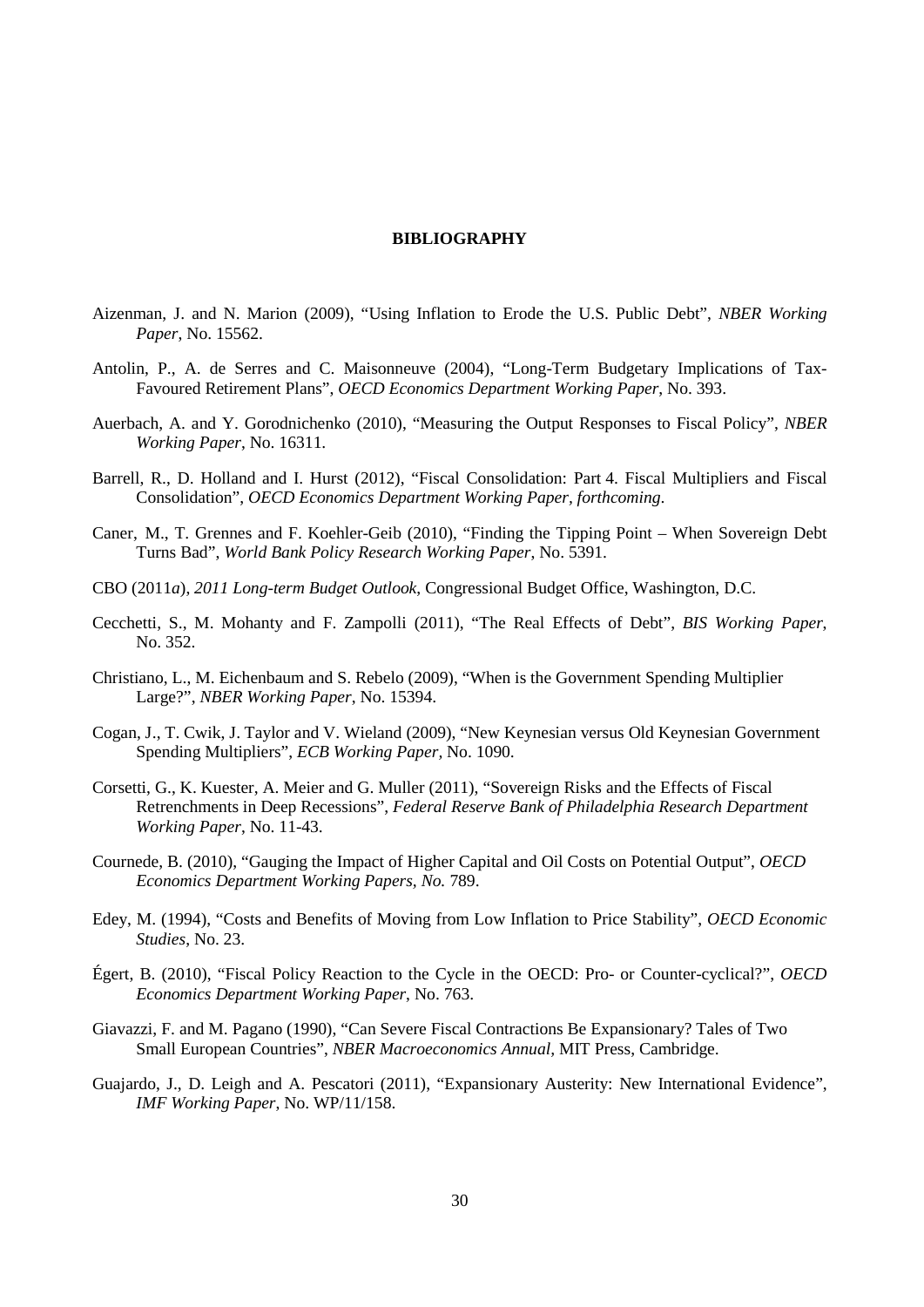- Guellec, D. and B. van Pottelsberghe de la Potterie (2004), "From R&D to Productivity Growth: Do the Institutional Settings and the Source of Funds of R&D Matter?" *Oxford Bulletin of Economics and Statistics*, Vol.66, No.3.
- Hagemann, R. (2012), "Fiscal Consolidation: Part 6. Policy Instruments for Fiscal Consolidation", *OECD Economics Department Working Paper, forthcoming*.
- Hall, G., and T. Sargent (2010), ["Interest Rate Risk and Other Determinants of Post-WWII U.S.](http://ideas.repec.org/p/nbr/nberwo/15702.html)  [Government Debt/GDP Dynamics"](http://ideas.repec.org/p/nbr/nberwo/15702.html), *[NBER Working Papers,](http://ideas.repec.org/s/nbr/nberwo.html)* No. 15702.
- Hall, R., and C. Jones (2007) "The Value of Life and the Rise in Health Spending", *Quarterly Journal of Economics* 122(1), pp. 39–72.
- Hansen, B. (1999), "Threshold Effects in Non-Dynamic Panels: Estimation, Testing and Inference", *Journal of Econometrics*, 93, pp. 345-368.
- Haugh, D., and P*.* Ollivaud (2009), "Macroeconomic Consequences of Banking Crises in OECD Countries", *OECD Economics Department Working Papers*, No. 683.
- Jonung, L. (2010), "Lessons from the Nordic Financial Crisis", *paper prepared for the AEA meeting in Denver*.
- Hernandez de Cos, P. and E. Moral-Benito (2011), "Endogenous Fiscal Consolidations", *Banco de Espana Working Paper*, No. 1102.
- Joumard, I., C. André and C. Nicq (2010*a*), "Health Care Systems: Efficiency and Institutions", *OECD Economics Department Working Paper,* No. 769.
- Joumard, I., P. Hoeller, C. André and C. Nicq (2010*b*), *Health Care Systems: Efficiency and Policy Settings*, OECD Publishing.
- Kumar, M.S. and J. Woo (2010), "Public Debt and Growth", *IMF Working Paper*, WP/10/174.
- Merola, R., and D. Sutherland (2012), "Fiscal Consolidation: Part 3. Long-run Projections and Fiscal Gap Calculations", *OECD Economics Department Working Paper, forthcoming*.
- OECD (2003), *Transforming Disability into Ability: Policies to Promote Work and Income Security for Disabled People*, OECD Publishing.
- OECD (2009), *OECD Economic Outlook: Interim Report*, OECD Publishing.
- OECD (2010a), *Choosing a Broad Base – Low Rate Approach to Taxation*, Tax Policy Study No. 19*,*  OECD Publishing.
- OECD (2010b), *Going for Growth*, OECD Publishing.
- OECD (2011), *Consumption Tax Trends 2010: VAT/GST and Excise Rates, Trends and Administration Issues*, OECD, Paris.
- OECD (2011a), *Pensions at a Glance: Retirement Systems in OECD and G20 Countries*, OECD Publishing.
- OECD (2011c), *OECD Economic Outlook* 89, OECD Publishing.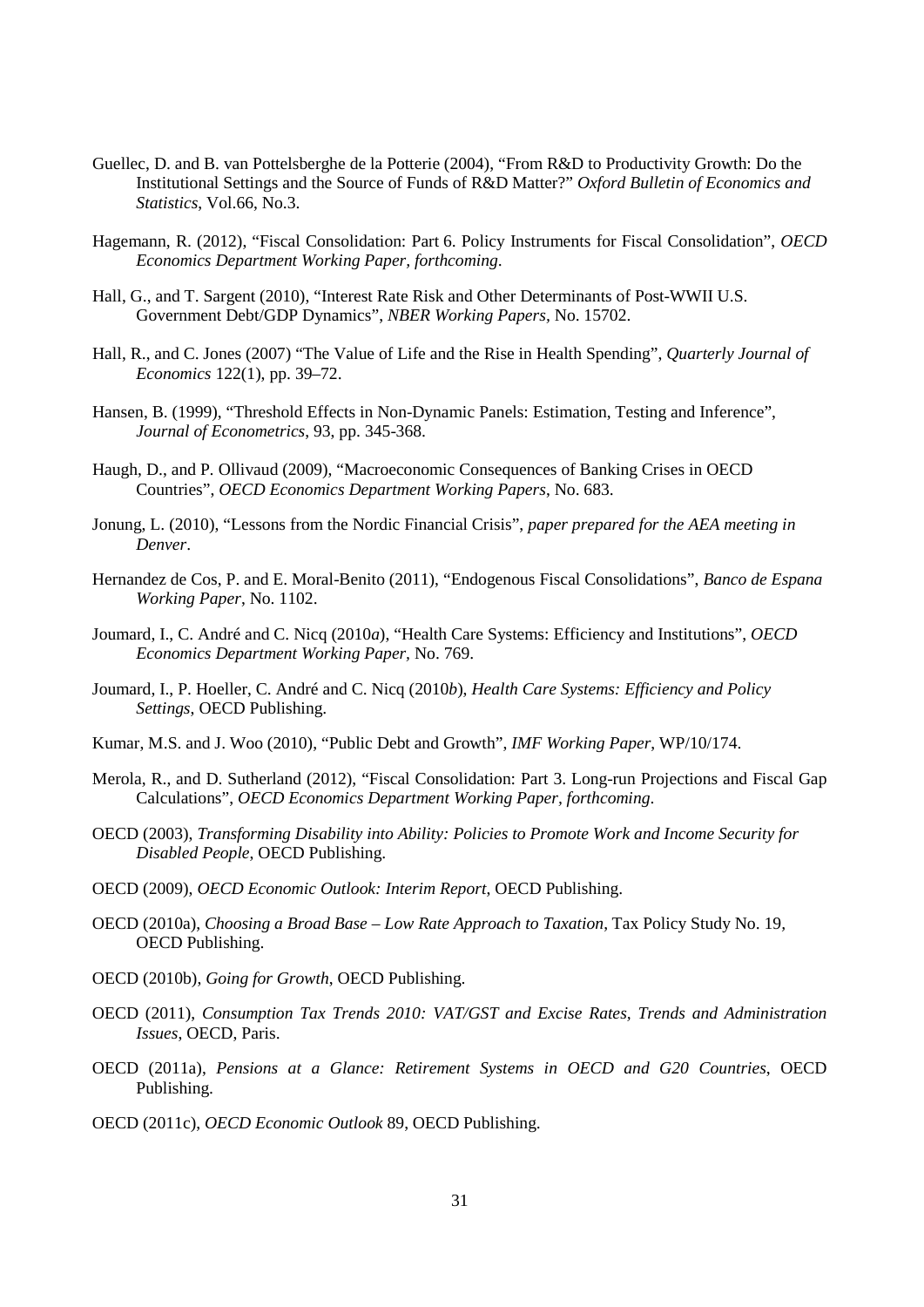- Oliveira-Martins, J. and C. de la Maisonneuve (2006), "The Drivers of Public Expenditure on Health and Long-term Care: An Integrated Approach", *OECD Economic Studies*, No. 43, 2006/2.
- Price, R. and T. Dang (2011), "Adjusting Fiscal Balances for Asset Price Cycles", *OECD Economics Department Working Paper*, No. 868.
- Röhn, O. (2010), "New Evidence on the Private Saving Offset and Ricardian Equivalence", *OECD Economics Department Working Paper*, No. 762.
- Reinhart, C. and K. Rogoff (2010), "Growth in a Time of Debt", *American Economic Review*, Vol. 100, No. 2.
- Reinhart, C. and M. Sbrancia (2011), "The Liquidation of Government Debt", *NBER Working Paper*, No. 16893.
- Roeger, W. and J. in't Veld (2009), "Fiscal Policy with Credit Constrained Households", *European Economy Economic Papers*, No. 357.
- Serres, A. de, F. Murtin and G. Nicoletti (2010), "A Framework for Assessing Green Growth Policies", *OECD Economics Department Working Paper*, No. 774.
- Sutherland, D., R. Price, I. Joumard and C. Nicq (2007), "Performance and Indicators for Public Spending Efficiency in Primary and Secondary Education", *OECD Economics Department Working Paper*, No. 546.
- Woodford, M. (1990), "Public Debt as Private Liquidity", *American Economic Review*, Vol. 80, No. 2.
- Woodford, M. (2010), "Simple Analytics of the Government Expenditure Multiplier", *NBER Working Paper*, No. 15714.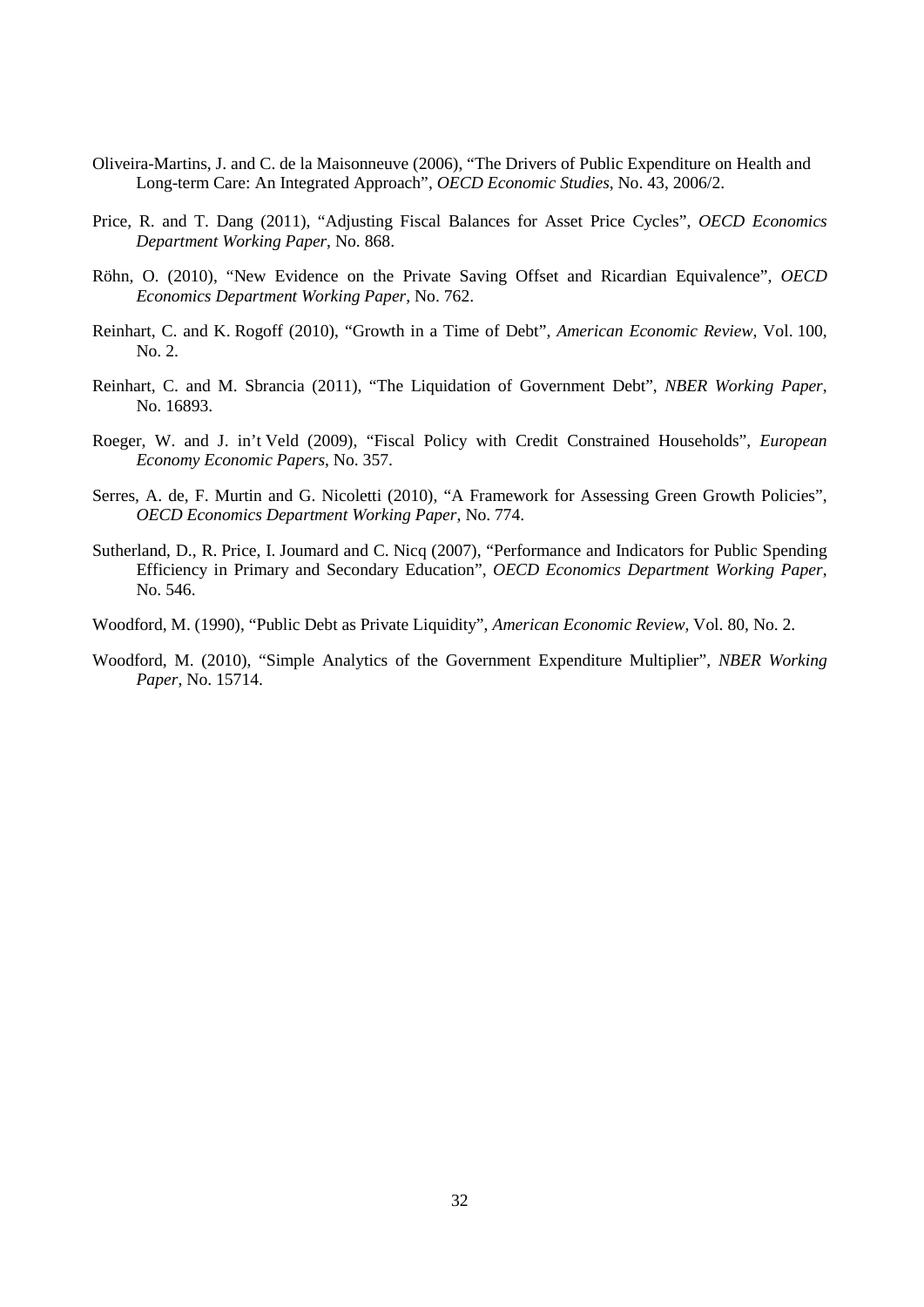# **APPENDIX: FISCAL GAPS**

49. The underlying model used to calculate fiscal gaps is deliberately simple (Merola and Sutherland, 2011). It builds on the assumptions underlying the *Economic Outlook* medium-term baseline on potential output growth, output gaps, interest and inflation rates until 2025. Between 2025 and 2050, GDP growth is determined by the growth rate of potential, which is driven by demographic developments and assumptions about productivity growth. The fiscal side of the model assumes that revenues adjusted for the cycle remain a constant share of GDP and, in the baseline, primary spending is also a constant share of GDP.

50. For any long-run fiscal projections, GDP growth, interest rates and inflation together with the fiscal assumptions determine long-run sustainability (Appendix Table). In the country models the main assumptions are as follows:

- GDP growth in the long term is driven by potential output. One of the main components of potential output that is varying over time is working age population growth, which is based on cohort data from long-term demographic projections. GDP growth is then determined by participation rates and employment and labour productivity growth. The latter is assumed to converge to 1.75% by 2035 at the latest. The simulations ignore possible impacts of fiscal policy and debt developments on output.
- Interest rates on government borrowing are partly determined by monetary policy. The return of output to potential is accompanied by a normalisation of interest rates, such that the risk-free rate is at its estimated natural rate by 2025. Inflation converges to the monetary authorities' target, typically 2% annually. Interest payments are determined by the stock of debt and an interest rate that is based on a mix of long and short-term rates, with the long-term rate including a premium of 4 basis points for each percentage point of financial liabilities in excess of 75% of GDP. Japan is assumed to remain unusual, with the very high share of domestic financing keeping the risk premium at only 1 basis point for each percentage point of financial liabilities in excess of 75% of GDP.
- The other major assumptions concern fiscal policy. In the baseline, underlying revenues and primary spending are constant as shares of GDP, though the automatic stabilisers operate while the economy moves back to potential. In some scenarios, ageing-related spending is added to underlying spending to highlight the fiscal pressures coming from population ageing. For health care, given that only a relatively small portion of the projected increase is ageing-related, additional spending is phased in linearly over the projection horizon.

51. The fiscal gaps are distinct from recent work by the OECD that has assessed the consolidation requirements to stabilise debt (OECD, 2011c). These requirements are based on stylised assumptions about a sustained gradual annual tightening of the underlying primary balance by 0.5% of GDP until debt stabilization is reached. The fiscal gaps on the other hand make the alternative stylised assumption that the tightening will be implemented immediately and sustained until 2050 to meet a specific debt target. Both sets of assumptions ignore the implications for output, which will obviously be important.

52. Overall the two approaches produce similar rankings of consolidation needs across counties (Appendix Figure). The two approaches differ in three ways. First the time path of consolidation is different. Second, the final debt level is different. Third, the time horizon is different. The first and third differences in particular pull in opposite directions for the two approaches. The combined effect of the differences leads to the additional tightening to bring debt down to 50% of GDP in 2050 being typically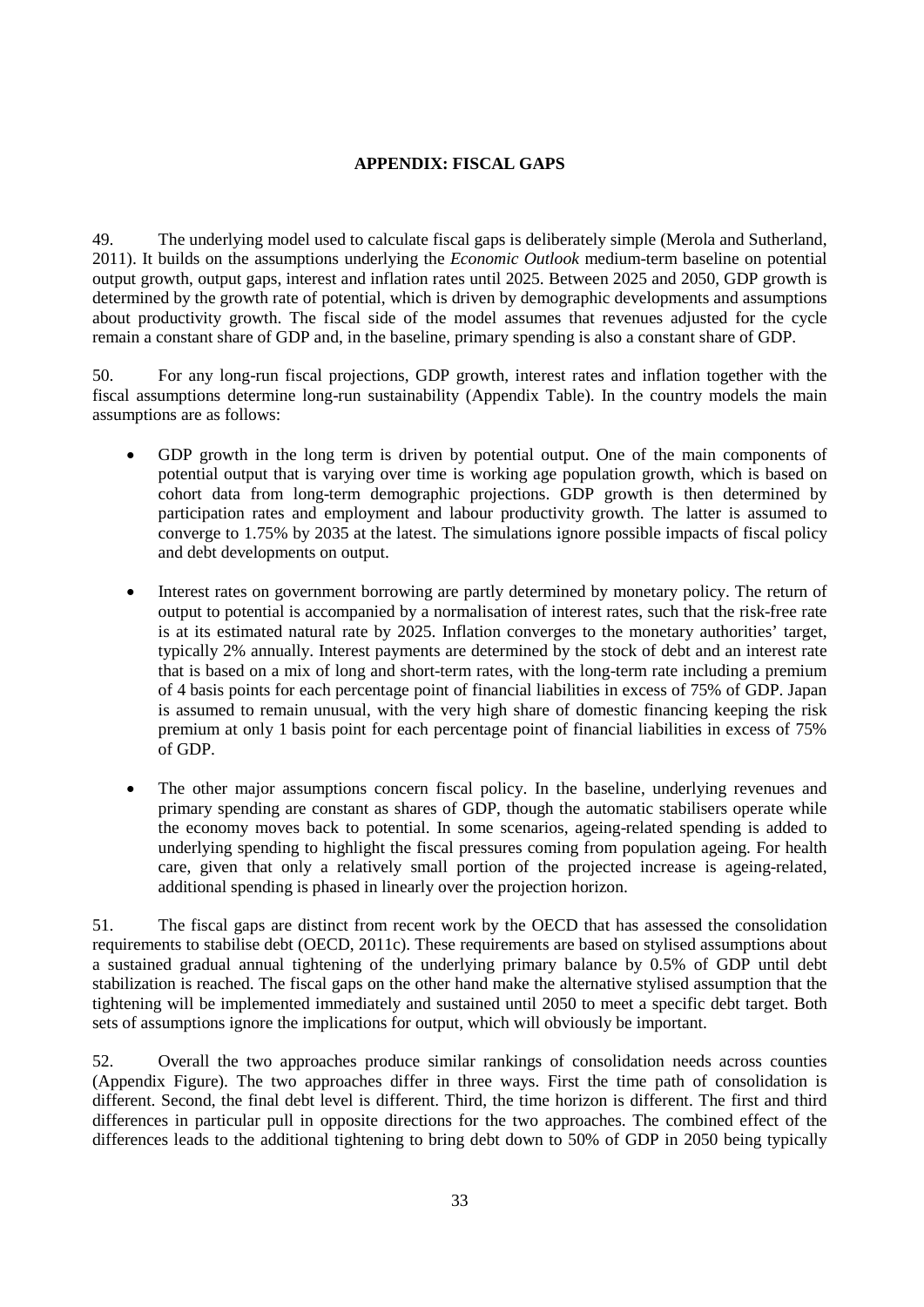not much greater than the gradual fiscal tightening needed after 2012 to stabilise debt levels. In general, the immediate consolidation assumed by the fiscal gap calculations is sufficient to bring debt dynamics under control more quickly which combined with the assumption that the fiscal tightening is permanent over a longer time horizon will see debt levels gradually fall for the rest of the simulation. The estimates of the amount of consolidation needed to stabilise debt are particularly large for the United States and Japan and the gradual tightening takes considerably longer to stabilise debt. As a higher interest premium for each percentage point of debt above 75% of GDP is assumed for the United States than Japan, the consequences of the gradual tightening for adverse debt dynamics are more severe, which explains why the relationship with the fiscal gap estimates differs from the other countries. If countries do not need to consolidate to meet the terminal debt target, such as in the case of Sweden, no fiscal gap is calculated and the country is excluded from the figure.

|                       |                         | Starting point, 2012                    | Average over simulation    |                       |  |  |  |
|-----------------------|-------------------------|-----------------------------------------|----------------------------|-----------------------|--|--|--|
|                       | Gross debt, %<br>of GDP | Underlying primary<br>balance, % of GDP | Effective interest<br>rate | Nominal<br>GDP growth |  |  |  |
| Australia             | 31                      | 0.6                                     | 6.9                        | 4.8                   |  |  |  |
| Austria               | 82                      | 0.1                                     | 4.4                        | 3.5                   |  |  |  |
| Belgium               | 100                     | 0.9                                     | 4.7                        | 3.8                   |  |  |  |
| Canada                | 88                      | $-1.8$                                  | 4.9                        | 4.2                   |  |  |  |
| <b>Czech Republic</b> | 51                      | 0.3                                     | 4.4                        | 4.2                   |  |  |  |
| <b>Denmark</b>        | 60                      | 0.8                                     | 5.0                        | 3.5                   |  |  |  |
| Finland               | 66                      | 0.8                                     | 4.2                        | 3.9                   |  |  |  |
| France                | 100                     | $-0.6$                                  | 4.1                        | 3.6                   |  |  |  |
| Germany               | 87                      | 0.6                                     | 4.3                        | 3.0                   |  |  |  |
| Greece                | 159                     | 3.5                                     | 5.5                        | 3.4                   |  |  |  |
| Hungary               | 81                      | 1.1                                     | 5.8                        | 3.2                   |  |  |  |
| Ireland               | 126                     | $-0.4$                                  | 4.7                        | 4.3                   |  |  |  |
| Italy                 | 128                     | 3.3                                     | 4.6                        | 3.1                   |  |  |  |
| Japan                 | 219                     | $-4.2$                                  | 3.0                        | 2.2                   |  |  |  |
| Korea                 | 33                      | 0.5                                     | 5.6                        | 2.4                   |  |  |  |
| Luxembourg            | 24                      | 2.0                                     | 4.5                        | 4.9                   |  |  |  |
| <b>Netherlands</b>    | 75                      | 0.0                                     | 4.3                        | 3.5                   |  |  |  |
| New Zealand           | 52                      | $-4.0$                                  | 5.8                        | 4.3                   |  |  |  |
| Poland                | 66                      | $-1.5$                                  | 5.3                        | 3.2                   |  |  |  |
| Portugal              | 116                     | 3.5                                     | 4.6                        | 3.1                   |  |  |  |
| Slovak Republic       | 51                      | $-1.7$                                  | 5.1                        | 2.8                   |  |  |  |
| Spain                 | 75                      | 0.5                                     | 4.2                        | 3.5                   |  |  |  |
| Sweden                | 41                      | 2.6                                     | 4.7                        | 4.0                   |  |  |  |
| Switzerland           | 37                      | 1.2                                     | 2.9                        | 2.9                   |  |  |  |
| United Kingdom        | 93                      | $-3.0$                                  | 4.6                        | 4.1                   |  |  |  |
| <b>United States</b>  | 107                     | $-5.8$                                  | 4.6                        | 4.3                   |  |  |  |

#### Appendix Table. **Key assumptions in the baseline simulation**